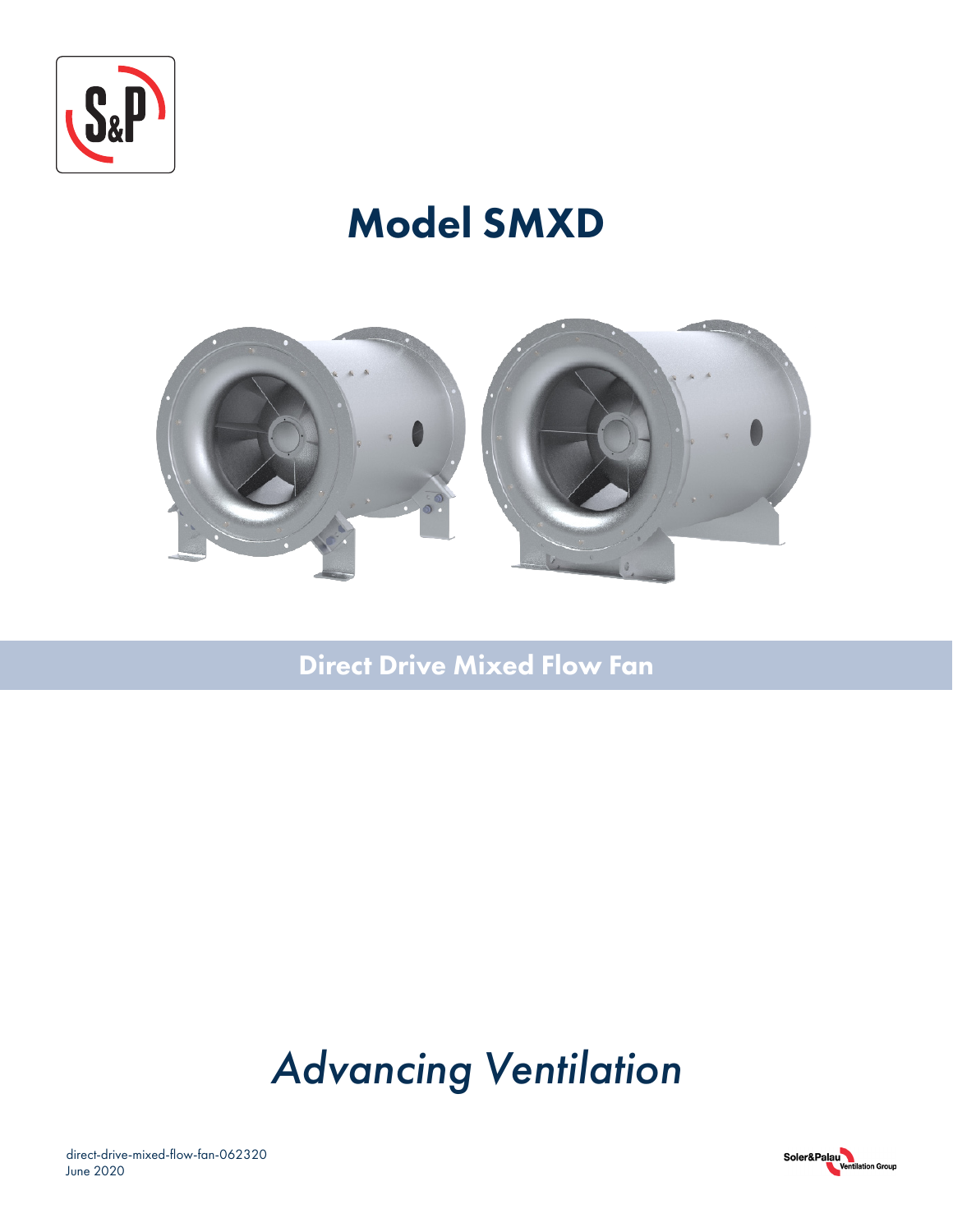## **MODEL SN** DIRECT DRIVE MIXED FLOW FAN



## MODEL FEATURES

- Rated up to 17,800 CFM in static pressure applications up to 5-1/2" w.g.
- •6 sizes ranging from 15 to 24" effective diameter wheels
- •Continuously welded and epoxy coated steel housing
- •For indoor use only
- •AMCA Air and Sound Licensed
- •cULus Listed MODEL SMXD15 SHOWN

## MODEL OVERVIEW

Model SMXD mixed flow fans are inline ducted fans that can be used in exhaust, supply, or return air applications. Mixed flow fans act as a hybrid between axial and centrifugal fans. Meaning, they produce a lot of air such as axial fans, but they can handle higher pressures like centrifugal fans. When these technologies come together, the fan ends up being more efficient and quieter than similar tubular centrifugal fans.

S&P is taking efficiency a step further by focusing this design around efficient direct drive motors, which can be paired with AC drives to adjust fan speed. The ability to control the speed allows the fan to hit multiple fan selection points similar to how a belt drive fan would be applied. Another couple of advantages with this is the lack of transmission losses associated with belts, and less maintenance that is associated with belt drive units.

Mixed flow fans work great in many applications where high efficiency and low sound are a priority. Some of those include: parking garages, commercial buildings, warehouses, food retail centers, and educational buildings.

## CONSTRUCTION SPECIFICATIONS:

#### Fan Housing

- •Heavy-gauge rolled steel construction
- Integral inlet and outlet flanges with mounting holes
- •Standard bolted -wheel inspection door
- •Continuously welded and epoxy coated
- •2 year fan housing warranty

### Mixed Flow Wheel

- •Steel wheel for light and heavy duty applications
- •Designed using CFD to contour blades for the quietest and most efficient performance possible

#### **Motors**

- •One year motor warranty
- •Brands are nationally recognized and locally serviced
- •TEFC is standard, and all motors can be paired with an AC drive
- •208-230/460V or 575V available
- •Select 3-phase motors can be paired with a single phase input three phase output AC drive

#### **Certifications**

- AMCA Air and Sound Certified
- cULus 705 Listed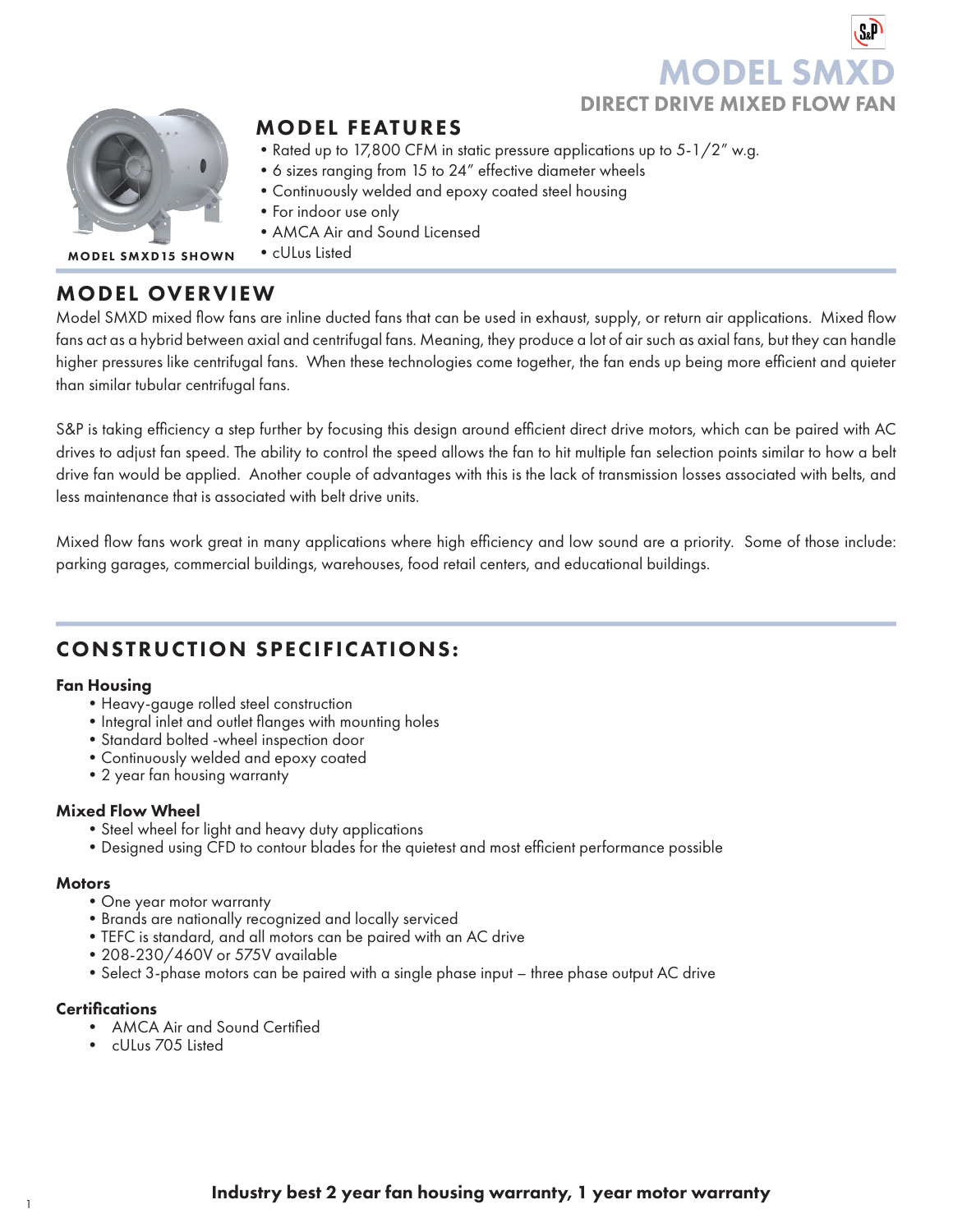## OPTIONS/ACCESSORIES

### ECOWATT-DRIVE (AC Drive)

- Set just 4 parameters to get your fan started
- Plug-in options for advanced control
- Dual Safe Torque Off (STO)
- Equipped with the latest energy saving features
- Up to 180% overload for high torque applications
- On board PLC
- Straightforward installation and commissioning
- Easy motor pairing and performance control
- Robust and reliable design

Disconnect Switch: Non-fused safety disconnect available for all motor sizes.

Hanging & Floor Brackets: For base or ceiling mounting. Neoprene and spring isolators are available.

Mounting Rails: Designed for vertical and horizontal mounting. Rail kits include mounting brackets.

Inlet/Outlet Guard: Prevents objects from entering the fan inlet or outlet. Includes companion flange.

Companion Flanges: Inlet and/or outlet flanges are available for duct connection.

**S**<sub>&</sub>P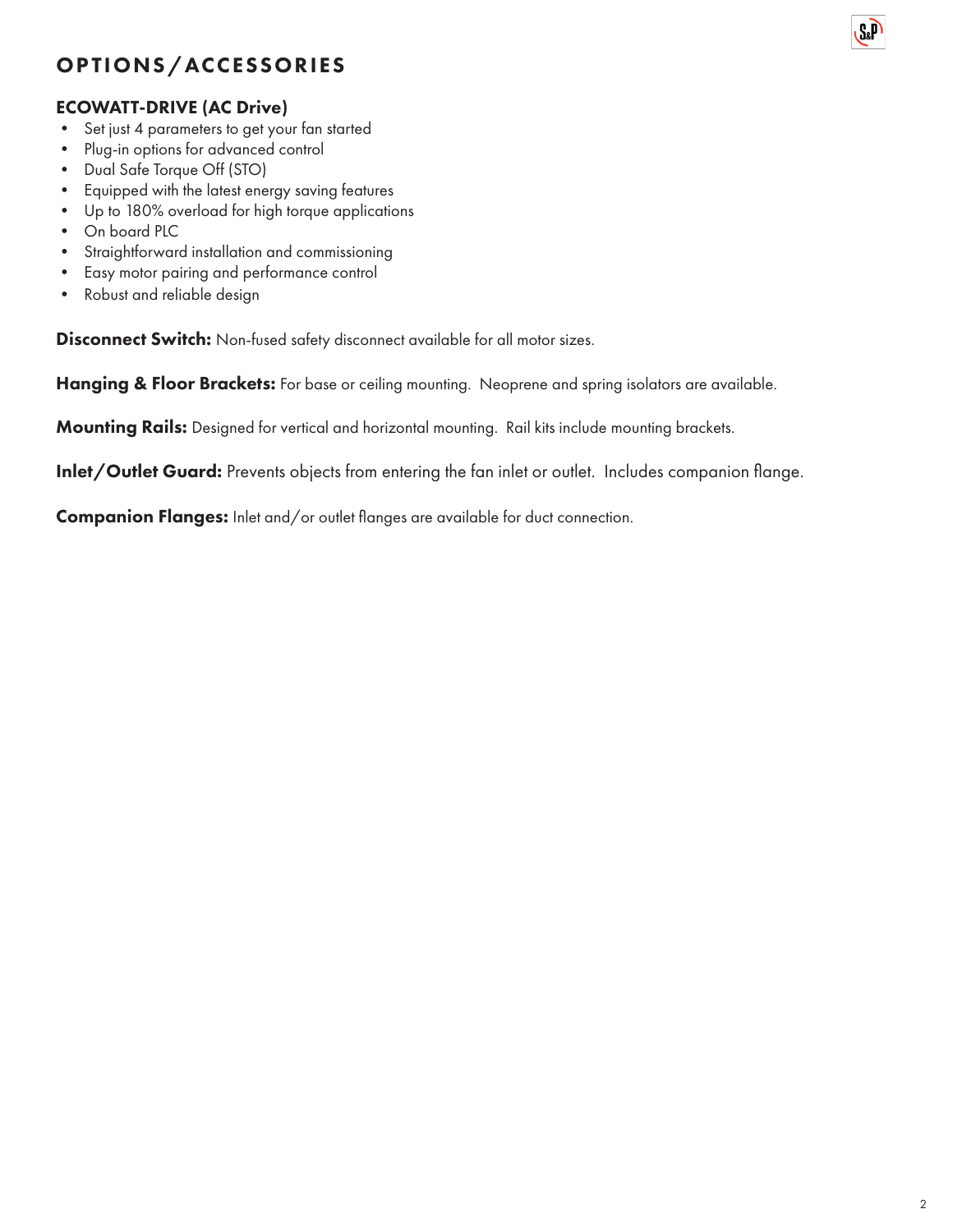## **PERFORMANCE**

#### SMXD15

| <b>MODEL</b> | <b>CFM</b> | O <sub>V</sub> |                            | Static Pressure in Inches w.g. |                     |                          |                          |                          |                          |                          |                          |                              |                          |                              |  |
|--------------|------------|----------------|----------------------------|--------------------------------|---------------------|--------------------------|--------------------------|--------------------------|--------------------------|--------------------------|--------------------------|------------------------------|--------------------------|------------------------------|--|
| <b>SMXD</b>  |            |                |                            | 1/8                            | 1/4                 | 3/8                      | 1/2                      | 5/8                      | 3/4                      |                          | $1 - 1/4$                | $1 - 1/2$                    | $1 - 3/4$                | $\overline{2}$               |  |
|              |            |                | <b>RPM</b>                 | 673                            | 750                 | 843                      |                          |                          |                          |                          |                          |                              |                          |                              |  |
|              | 1300       | 491            | <b>BHP</b>                 | 0.08                           | 0.12                | 0.17                     | ÷,                       | $\overline{\phantom{a}}$ | $\blacksquare$           | ÷,                       | $\overline{\phantom{a}}$ | $\frac{1}{2}$                | $\overline{\phantom{a}}$ | ÷,                           |  |
|              |            |                | SONES                      | 4.0                            | 4.9                 | 6.1                      |                          |                          | $\overline{a}$           | $\overline{a}$           |                          |                              |                          | $\overline{\phantom{m}}$     |  |
|              |            |                | <b>RPM</b>                 | 735                            | 798                 | 866                      | 944                      | $\overline{\phantom{a}}$ | $\blacksquare$           | ä,                       | $\blacksquare$           | $\overline{\phantom{a}}$     | ä,                       | $\overline{\phantom{a}}$     |  |
|              | 1500       | 566            | <b>BHP</b>                 | 0.11                           | 0.14                | 0.18                     | 0.23                     | ÷,                       | $\overline{a}$           | ä,                       | ÷,                       | ä,                           | ÷,                       | ÷,                           |  |
|              |            |                | SONES                      | 4.9                            | 5.5                 | 6.3                      | 7.3                      |                          |                          |                          |                          |                              |                          |                              |  |
|              |            |                | <b>RPM</b>                 | 802                            | 857                 | 913                      | 972                      | 1038                     | $\blacksquare$           | ÷,                       | ÷,                       | $\overline{a}$               | ÷,                       | $\blacksquare$               |  |
|              | 1700       | 642            | <b>BHP</b>                 | 0.14                           | 0.17                | 0.21                     | 0.25                     | 0.31                     | ÷,                       | ÷,                       |                          |                              |                          | $\blacksquare$               |  |
|              |            |                | SONES                      | $\overline{5.8}$               | 6.3                 | 7.0                      | 7.7                      | 8.6                      | $\overline{\phantom{a}}$ | $\blacksquare$           | $\blacksquare$           | $\frac{1}{2}$                | ÷,                       | $\overline{\phantom{a}}$     |  |
|              |            |                | <b>RPM</b>                 | 871                            | 921                 | 971                      | 1021                     | 1073                     | 1130                     | 1194                     |                          | ÷,                           |                          | ÷,                           |  |
|              | 1900       | 717            | <b>BHP</b>                 | 0.17                           | 0.21                | 0.25                     | 0.29                     | 0.34                     | 0.40                     | 0.47                     | ÷,                       |                              |                          | ÷                            |  |
|              |            |                | SONES                      | 6.8                            | 7.2                 | 7.8                      | 8.4                      | 9.1                      | 9.9                      | 10.9                     | ä,                       | ÷,                           | ÷,                       | $\blacksquare$               |  |
|              |            |                | <b>RPM</b>                 | 943                            | 988                 | 1033                     | 1078                     | 1123                     | 1170                     | 1220                     | 1333                     | $\overline{\phantom{a}}$     | ٠                        | $\overline{\phantom{a}}$     |  |
|              | 2100       | 792            | <b>BHP</b>                 | 0.22                           | 0.26                | 0.30                     | 0.34                     | 0.39                     | 0.44                     | 0.50                     | 0.66                     | $\blacksquare$               | $\overline{\phantom{a}}$ | $\overline{\phantom{a}}$     |  |
|              |            |                | <b>SONES</b>               | 7.8                            | 8.2                 | 8.7                      | 9.3                      | 9.8                      | 10.5                     | 11.2                     | 13.2                     | L.                           |                          | ä,                           |  |
|              |            |                | <b>RPM</b>                 | 1016                           | 1058                | 1099                     | 1140                     | 1181                     | 1222                     | 1264                     | 1356                     | 1461                         | L.                       | ä,                           |  |
|              | 2300       | 868            | <b>BHP</b>                 | 0.27                           | 0.31                | 0.36                     | 0.40                     | 0.45                     | 0.50                     | 0.56                     | 0.69                     | 0.86                         | ÷,                       | $\overline{\phantom{a}}$     |  |
|              |            |                | SONES                      | 9.0                            | 9.4                 | 9.8                      | 10.3                     | 10.8                     | 11.4                     | 12.0                     | 13.5                     | 15.4                         |                          | $\blacksquare$               |  |
|              |            |                | <b>RPM</b>                 | 1090                           | 1129                | 1167                     | 1205                     | 1242                     | 1280                     | 1318                     | 1396                     | 1482                         | 1578                     | $\overline{\phantom{a}}$     |  |
|              | 2500       | 943            | <b>BHP</b>                 | 0.33                           | 0.38                | 0.42                     | 0.47                     | 0.52                     | 0.58                     | 0.63                     | 0.75                     | 0.90                         | 1.09                     | $\blacksquare$               |  |
|              |            |                | <b>SONES</b>               | 10.2                           | 10.6                | 11.0                     | 11.4                     | 11.9                     | 12.4                     | 13.0                     | 14.2                     | 15.6                         | 17.2                     |                              |  |
|              |            |                | <b>RPM</b>                 | 1164                           | 1201                | 1237                     | 1272                     | 1307                     | 1342                     | 1377                     | 1447                     | 1521                         | 1600                     | 1689                         |  |
| 15           | 2700       | 1019           | <b>BHP</b>                 | 0.40                           | 0.45                | 0.50                     | 0.55                     | 0.60                     | 0.66                     | 0.72                     | 0.84                     | 0.97                         | 1.14                     | 1.34                         |  |
|              |            |                | SONES                      | 11.6                           | 12.0                | 12.3                     | 12.7                     | 13.1                     | 13.6                     | 14.1                     | 15.2                     | 16.2                         | 17.4                     | 18.9                         |  |
|              | 2900       | 1094           | <b>RPM</b>                 | 1240                           | 1274                | 1308                     | 1341                     | 1374                     | 1406                     | 1439                     | 1504                     | 1570                         | 1639                     | 1713                         |  |
|              |            |                | <b>BHP</b>                 | 0.47                           | 0.53                | 0.58                     | 0.64                     | 0.70                     | 0.75                     | 0.81                     | 0.93                     | 1.07                         | 1.22                     | 1.39                         |  |
|              |            |                | SONES                      | 13.0                           | 13.4                | 13.7                     | 14.0                     | 14.4                     | 14.7                     | 15.2                     | 16.1                     | 17.1                         | 18.0                     | 19.2                         |  |
|              |            |                | <b>RPM</b>                 | 1316                           | 1349                | 1380                     | 1412                     | 1443                     | 1473                     | 1503                     | 1564                     | 1625                         | 1687                     | $\overline{\phantom{a}}$     |  |
|              | 3100       | 1170           | <b>BHP</b>                 | 0.56                           | 0.62                | 0.68                     | 0.74                     | 0.80                     | 0.86                     | 0.92                     | 1.05                     | 1.18                         | 1.33                     | ÷                            |  |
|              |            |                | SONES                      | 14.5                           | 14.8                | 15.1                     | 15.4                     | 15.7                     | 16.1                     | 16.4                     | 17.2                     | 18.0                         | 18.9                     | $\overline{\phantom{a}}$     |  |
|              | 3300       | 1245           | <b>RPM</b>                 | 1392                           | 1423                | 1454                     | 1483                     | 1512                     | 1541                     | 1570                     | 1627                     | 1684                         | 1741                     | ä,                           |  |
|              |            |                | <b>BHP</b><br><b>SONES</b> | 0.66<br>16.0                   | 0.72<br>16.3        | 0.79<br>16.6             | 0.85<br>16.9             | 0.91<br>171              | 0.98<br>17.4             | 1.04<br>177              | 1.17<br>18.4             | 1.31<br>19.1                 | 1.45<br>19.9             | $\blacksquare$<br>ä,         |  |
|              |            |                | <b>RPM</b>                 | 1469                           | 1499                | 1528                     | 1556                     | 1584                     | 1611                     | 1638                     | 1692                     | 1746                         | L.                       | $\overline{\phantom{a}}$     |  |
|              | 3500       | 1321           | <b>BHP</b>                 | 0.77                           | 0.84                | 0.91                     | 0.97                     | 1.04                     | 1.11                     | 1.17                     | 1.31                     | 1.45                         | L.                       | $\blacksquare$               |  |
|              |            |                | SONES                      | 17.5                           | 17.8                | 18.0                     | 18.2                     | 18.5                     | 18.7                     | 19.0                     | 19.6                     | 20.3                         | ÷,                       | ÷,                           |  |
|              |            |                | <b>RPM</b>                 | 1546                           | 1575                | 1602                     | 1629                     | 1656                     | 1682                     | 1708                     |                          |                              |                          | $\blacksquare$               |  |
|              | 3700       | 1396           | <b>BHP</b>                 | 0.89                           | 0.97                | 1.04                     | 1.11                     | 1.18                     | 1.25                     | 1.32                     | $\overline{\phantom{a}}$ | $\blacksquare$               | ä,                       | $\overline{\phantom{a}}$     |  |
|              |            |                | <b>SONES</b>               | 18.9                           | 19.2                | 19.4                     | 19.7                     | 19.9                     | 20.2                     | 20.4                     | ÷,                       | Ĭ.                           |                          | ä,                           |  |
|              |            |                | <b>RPM</b>                 | 1624                           | 1651                | 1677                     | 1703                     | 1728                     | ä,                       | $\overline{a}$           | ä,                       | ÷,                           | ÷,                       | $\blacksquare$               |  |
|              | 3900       | 1472           | <b>BHP</b>                 | 1.03                           | 1.11                | 1.18                     | 1.25                     | 1.33                     | $\blacksquare$           | $\blacksquare$           | ÷,                       | ÷,                           | ÷,                       | $\blacksquare$               |  |
|              |            |                | <b>SONES</b>               | 20.4                           | 20.7                | 20.9                     | 21.2                     | 21.4                     | ä,                       | ÷,                       |                          |                              |                          | $\qquad \qquad \blacksquare$ |  |
|              |            |                | <b>RPM</b>                 | 1702                           | 1727                | $\overline{\phantom{a}}$ | $\overline{\phantom{a}}$ | $\Box$                   | $\overline{\phantom{a}}$ | $\overline{\phantom{a}}$ | $\overline{\phantom{a}}$ | $\qquad \qquad \blacksquare$ | $\frac{1}{2}$            | $\overline{\phantom{a}}$     |  |
|              | 4100       | 1547           | <b>BHP</b>                 | 1.18                           | $\frac{1.26}{1.26}$ | $\frac{1}{2}$            | L.                       |                          | $\overline{\phantom{a}}$ | L,                       |                          | L,                           |                          | ÷,                           |  |
|              |            |                | <b>SONES</b>               | 22.0                           | 22.2                | $\overline{a}$           | $\overline{a}$           | $\overline{a}$           | $\overline{a}$           | $\overline{a}$           |                          | ÷,                           |                          |                              |  |

 $S_n$ 



S&P USA Ventilation Systems, LLC certifies that the SMXD<br>shown herein is licensed to bear the AMCA seal. The<br>ratings shown are based on tests and procedures performed<br>in accordance with AMCA Publication 211 and AMCA<br>Public



Performance certified is for installation type B: free inlet, ducted outlet. Power rating (BHP) does not include transmission losses. Performance ratings do not include the effects of appurtenances (accessories). The sound ratings shown are loudness values in hemispherical sones at 1.5 m (5 ft) in a hemispherical free field calculated per ANSI/AMCA Standard 301. Values shown are for Installation Type B: free inlet hemispherical sone levels.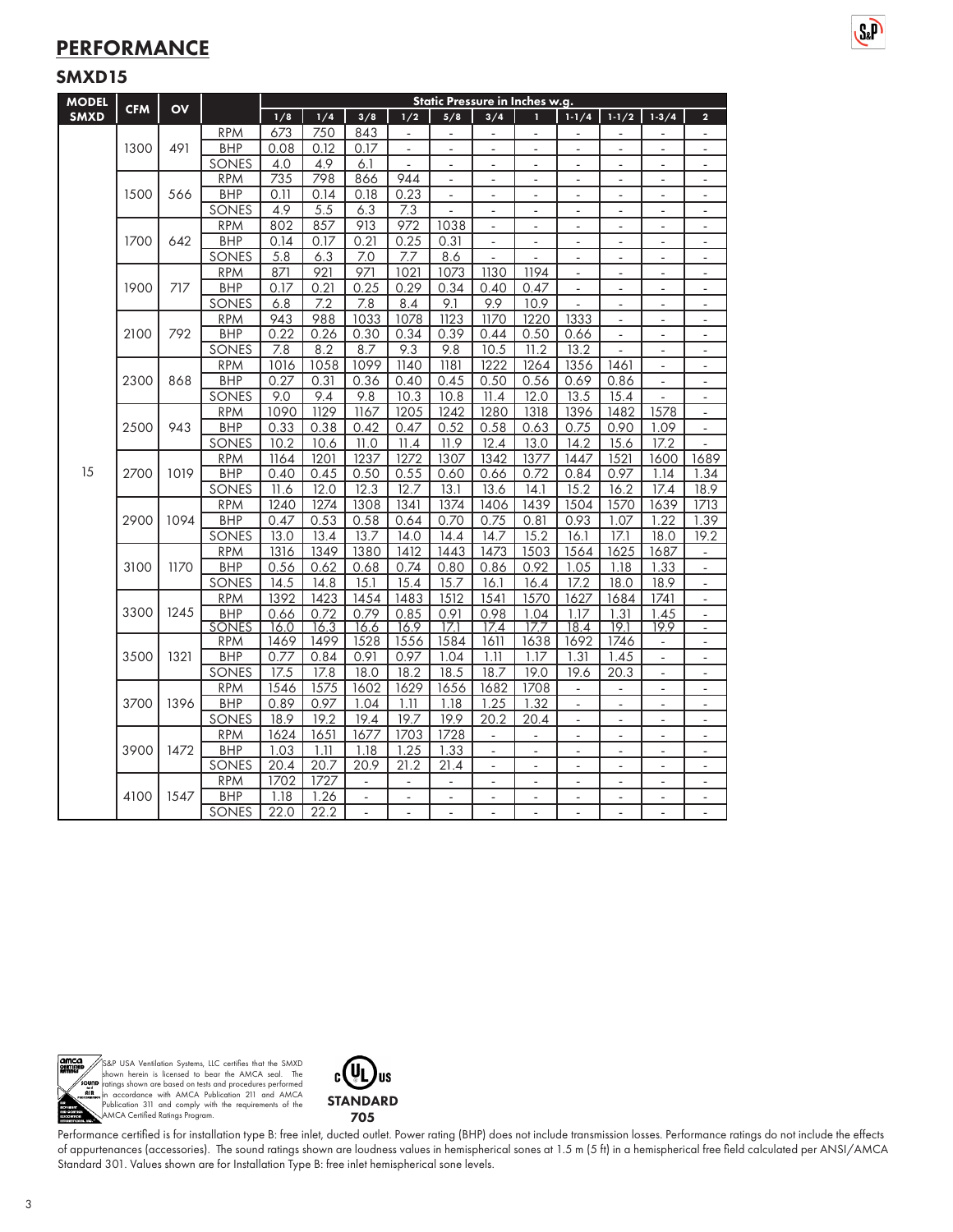| <b>MODEL</b> |            |      |                     |              |              |                          |                |                | Static Pressure in Inches w.g. |                |                          |                          |                          |
|--------------|------------|------|---------------------|--------------|--------------|--------------------------|----------------|----------------|--------------------------------|----------------|--------------------------|--------------------------|--------------------------|
| <b>SMXD</b>  | <b>CFM</b> | OV   |                     | 1/8          | 1/4          | 3/8                      | 1/2            | 5/8            | 3/4                            | ī.             | $1 - 1/4$                | $1 - 1/2$                | $\overline{2}$           |
|              |            |      | <b>RPM</b>          | 616          | 680          | 754                      | $\sim$         | L.             | L.                             | ä,             | L.                       | L.                       | L.                       |
|              | 1700       | 507  | <b>BHP</b>          | 0.11         | 0.15         | 0.21                     | L.             | $\overline{a}$ | ÷.                             | L.             | $\overline{a}$           | L.                       | $\overline{a}$           |
|              |            |      | SONES               | 4.5          | 5.3          | 6.4                      | ÷.             |                | ä,                             | ä,             | $\sim$                   | ä,                       | $\frac{1}{2}$            |
|              |            |      | <b>RPM</b>          | 684          | 737          | 791                      | 851            | 922            |                                | L              |                          | $\overline{a}$           | $\overline{\phantom{0}}$ |
|              | 2000       | 596  | BHP                 | 0.15         | 0.19         | 0.24                     | 0.30           | 0.38           | $\blacksquare$                 | $\blacksquare$ | $\blacksquare$           | $\overline{\phantom{a}}$ | $\blacksquare$           |
|              |            |      | SONES               | 5.6          | 6.3          | 7.0                      | 7.9            | 9.0            |                                |                |                          | ÷,                       | ٠                        |
|              |            |      | <b>RPM</b>          | 757          | 803          | 849                      | 896            | 946            | 1001                           | 1064           | $\blacksquare$           | $\blacksquare$           | $\blacksquare$           |
|              | 2300       | 685  | <b>BHP</b>          | 0.20         | 0.25         | 0.30                     | 0.35           | 0.41           | 0.49                           | 0.59           |                          | L.                       | L.                       |
|              |            |      | SONES               | 6.9          | 7.3          | 7.9                      | 8.6            | 9.4            | 10.4                           | 11.5           | $\overline{a}$           | ÷.                       | ä,                       |
|              |            |      | <b>RPM</b>          | 833          | 874          | 915                      | 955            | 996            | 1039                           | 1085           | $\blacksquare$           | $\frac{1}{2}$            | $\blacksquare$           |
|              | 2600       | 775  | <b>BHP</b>          | 0.27         | 0.32         | 0.37                     | 0.42           | 0.48           | 0.55                           | 0.62           |                          | $\overline{a}$           | $\overline{\phantom{0}}$ |
|              |            |      | SONES               | 8.2          | 8.5          | 9.1                      | 9.7            | 10.3           | 11.0                           | 11.9           |                          | $\overline{\phantom{a}}$ | ÷,                       |
|              |            |      | <b>RPM</b>          | 911          | 948          | 985                      | 1021           | 1057           | 1094                           | 1132           | 1305                     | ÷.                       | ÷,                       |
|              | 2900       | 864  | <b>BHP</b>          | 0.34         | 0.40         | 0.45                     | 0.51           | 0.57           | 0.64                           | 0.71           | 1.08                     | $\overline{\phantom{a}}$ | ÷.                       |
|              |            |      | SONES               | 9.6          | 10.0         | 10.4                     | 10.9           | 11.5           | 12.1                           | 12.8           | 16.3                     | $\overline{a}$           | $\overline{\phantom{0}}$ |
|              |            |      | <b>RPM</b>          | 990          | 1024         | 1058                     | 1091           | 1124           | 1157                           | 1190           | 1331                     |                          | $\blacksquare$           |
|              | 3200       | 954  | <b>BHP</b>          | 0.43         | 0.49         | 0.55                     | 0.62           | 0.68           | 0.75                           | 0.82           | 1.15                     | ÷                        | $\blacksquare$           |
|              |            |      | SONES               | 11.2         | 11.6         | 12.0                     | 12.4           | 12.9<br>1194   | 13.5<br>1224                   | 14.1<br>1254   | 16.7<br>1377             |                          |                          |
|              | 3500       | 1043 | <b>RPM</b>          | 1070         | 1102         | 1133                     | 1163           |                |                                |                |                          | 1516<br>1.70             | ٠                        |
|              |            |      | <b>BHP</b><br>SONES | 0.54<br>13.0 | 0.61<br>13.3 | 0.67<br>13.7             | 0.74<br>14.1   | 0.81<br>14.5   | 0.88<br>14.9                   | 0.95<br>15.5   | 1.27<br>17.8             | 20.6                     | ÷,<br>$\overline{a}$     |
|              |            |      | <b>RPM</b>          | 1151         | 1180         | 1210                     | 1238           | 1266           | 1294                           | 1322           | 1433                     | 1551                     | 1687                     |
|              | 3800       | 1133 | <b>BHP</b>          | 0.66         | 0.74         | 0.81                     | 0.88           | 0.95           | 1.03                           | 1.10           | 1.43                     | 1.82                     | 2.34                     |
| 16           |            |      | SONES               | 14.9         | 15.2         | 15.5                     | 15.8           | 16.2           | 16.5                           | 17.0           | 19.1                     | 21.2                     | 23.8                     |
|              | 4100       |      | <b>RPM</b>          | 1232         | 1260         | 1287                     | 1314           | 1340           | 1366                           | 1392           | 1495                     | 1600                     | 1714                     |
|              |            | 1222 | <b>BHP</b>          | 0.81         | 0.89         | 0.97                     | 1.04           | 1.12           | 1.20                           | 1.28           | 1.62                     | 2.00                     | 2.46                     |
|              |            |      | SONES               | 16.8         | 17.1         | 17.3                     | 17.6           | 18.0           | 18.3                           | 18.7           | 20.4                     | 22.2                     | 24.3                     |
|              |            |      | <b>RPM</b>          | 1314         | 1341         | 1366                     | 1391           | 1416           | 1441                           | 1465           | 1561                     | 1657                     | L,                       |
|              | 4400       | 1311 | <b>BHP</b>          | 0.97         | 1.06         | 1.14                     | 1.23           | 1.31           | 1.39                           | 1.48           | 1.83                     | 2.21                     | $\overline{\phantom{0}}$ |
|              |            |      | SONES               | 18.6         | 18.9         | 19.2                     | 19.5           | 19.8           | 20.1                           | 20.4           | 21.9                     | 23.5                     | ÷,                       |
|              |            |      | <b>RPM</b>          | 1397         | 1422         | 1446                     | 1470           | 1493           | 1516                           | 1539           | 1629                     | 1719                     | $\blacksquare$           |
|              | 4700       | 1401 | <b>BHP</b>          | 1.16         | 1.25         | 1.34                     | 1.43           | 1.52           | 1.61                           | 1.70           | 2.07                     | 2.46                     | ÷,                       |
|              |            |      | SONES               | 20.5         | 20.9         | 21.2                     | 21.4           | 21.7           | 22.0                           | 22.2           | 23.4                     | 24.9                     | $\blacksquare$           |
|              |            |      | <b>RPM</b>          | 1480         | 1503         | 1526                     | 1549           | 1571           | 1593                           | 1615           | 1700                     | ä,                       | ÷,                       |
|              | 5000       | 1490 | <b>BHP</b>          | 1.37         | 1.47         | 1.57                     | 1.66           | 1.76           | 1.85                           | 1.95           | 2.33                     | $\overline{a}$           | ÷,                       |
|              |            |      | SONES               | 22.6         | 22.8         | 23.0                     | 23.3           | 23.5           | 23.8                           | 24.0           | 25.1                     | $\frac{1}{2}$            | $\blacksquare$           |
|              |            |      | <b>RPM</b>          | 1563         | 1585         | 1607                     | 1629           | 1650           | 1671                           | 1691           |                          |                          |                          |
|              | 5300       | 1580 | <b>BHP</b>          | 1.60         | 1.71         | 1.81                     | 1.92           | 2.02           | 2.12                           | 2.22           | $\Box$                   | ä,                       | ÷,                       |
|              |            |      | SONES               | 24.5         | 24.7         | 25.0                     | 25.2           | 25.5           | 25.7                           | 26.0           | ÷.                       | ÷.                       | ÷,                       |
|              |            |      | <b>RPM</b>          | 1646         | 1667         | 1689                     | 1709           | 1729           | 1749                           | ä,             | $\bar{\phantom{a}}$      | $\blacksquare$           | ÷.                       |
|              | 5600       | 1669 | <b>BHP</b>          | 1.87         | 1.98         | 2.09                     | 2.20           | 2.30           | 2.41                           | ÷,             | $\overline{a}$           | L.                       | ÷,                       |
|              |            |      | SONES               | 26.6         | 26.8         | 27.0                     | 27.3           | 27.5           | 27.7                           | ä,             |                          | ä,                       | ä,                       |
|              |            |      | <b>RPM</b>          | 1730         | 1750         | $\overline{\phantom{a}}$ | $\Box$         | ÷              | $\blacksquare$                 | $\blacksquare$ | $\overline{\phantom{a}}$ | $\overline{\phantom{0}}$ | ÷,                       |
|              | 5900       | 1758 | <b>BHP</b>          | 2.16         | 2.27         |                          |                |                |                                |                |                          |                          |                          |
|              |            |      | SONES               | 28.6         | 28.9         | $\overline{a}$           | $\overline{a}$ | ÷,             | $\blacksquare$                 | ÷,             | ä,                       | ÷.                       | ٠                        |



S&P USA Ventilation Systems, LLC certifies that the SMXD<br>shown herein is licensed to bear the AMCA seal. The<br>ratings shown are based on tests and procedures performed<br>in accordance with AMCA Publication 211 and AMCA<br>Public



Performance certified is for installation type B: free inlet, ducted outlet. Power rating (BHP) does not include transmission losses. Performance ratings do not include the effects of appurtenances (accessories). The sound ratings shown are loudness values in hemispherical sones at 1.5 m (5 ft) in a hemispherical free field calculated per ANSI/AMCA Standard 301. Values shown are for Installation Type B: free inlet hemispherical sone levels.

SeP<sup></sup>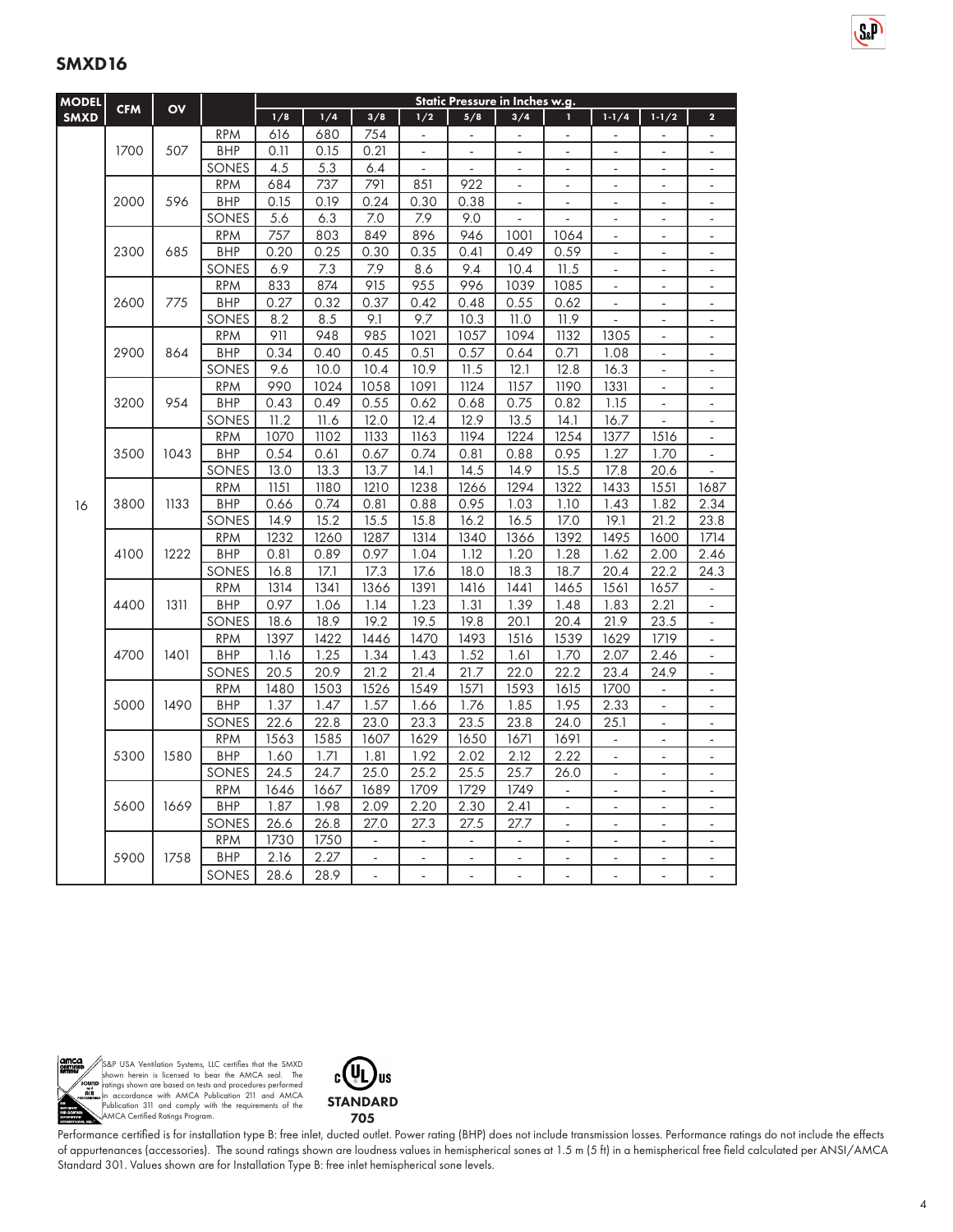| <b>MODEL</b> |            |              |                          |              |              |                          |                |                          |                          | Static Pressure in Inches w.g. |                          |                          |                          |                          |                |                          |
|--------------|------------|--------------|--------------------------|--------------|--------------|--------------------------|----------------|--------------------------|--------------------------|--------------------------------|--------------------------|--------------------------|--------------------------|--------------------------|----------------|--------------------------|
| <b>SMXD</b>  | <b>CFM</b> | OV           |                          | 1/4          | 1/2          | 3/4                      | п              | $1-1/4$                  | $1 - 1/2$                | $1 - 3/4$                      | $\overline{2}$           | $2 - 1/4$                | $2 - 1/2$                | $2 - 3/4$                | $\mathbf{3}$   | $3 - 1/4$                |
|              |            |              | <b>RPM</b>               | 485          | 661          | $\overline{a}$           |                |                          | ۳                        |                                |                          |                          |                          |                          |                |                          |
|              | 1400       | 327          | <b>BHP</b>               | 0.09         | 0.22         | $\bar{\phantom{a}}$      | $\sim$         | $\overline{\phantom{a}}$ | $\mathbf{r}$             | ä,                             | ä,                       | $\sim$                   | $\sim$                   | ÷,                       | ÷.             | $\overline{a}$           |
|              |            |              | SONES                    | 2.8          | 5.3          | $\bar{\phantom{a}}$      | $\overline{a}$ | $\bar{\phantom{a}}$      | $\mathbf{r}$             | ä,                             |                          | L.                       | ä,                       | ÷.                       | L.             | $\bar{\phantom{a}}$      |
|              |            |              | <b>RPM</b>               | 526          | 681          | 814                      | 933            | $\overline{a}$           | $\overline{a}$           | $\overline{a}$                 | $\overline{a}$           | $\overline{a}$           | $\overline{a}$           | $\overline{a}$           | ÷.             | ÷.                       |
|              | 1900       | 443          | <b>BHP</b>               | 0.12         | 0.26         | 0.42                     | 0.60           | $\overline{\phantom{a}}$ | $\overline{\phantom{a}}$ | ÷,                             | ä,                       | ÷,                       | $\overline{\phantom{a}}$ | ÷,                       | ä,             | $\blacksquare$           |
|              |            |              | SONES                    | 3.4          | 5.6          | 7.6                      | 9.6            |                          | ÷,                       |                                |                          | $\overline{a}$           | $\blacksquare$           | $\overline{a}$           | ٠              | $\overline{\phantom{a}}$ |
|              |            |              | <b>RPM</b>               | 593          | 716          | 838                      | 948            | 1049                     | 1144                     | 1234                           | $\overline{\phantom{a}}$ | $\overline{\phantom{a}}$ | $\blacksquare$           | $\blacksquare$           | ÷,             | $\blacksquare$           |
|              | 2400       | 560          | <b>BHP</b>               | 0.17         | 0.31         | 0.48                     | 0.68           | 0.89                     | 1.11                     | 1.36                           | $\overline{a}$           | ä,                       | $\overline{a}$           | ÷,                       | ÷.             | $\overline{a}$           |
|              |            |              | SONES                    | 4.6          | 6.2          | 8.0                      | 9.8            | 11.6                     | 13.5                     | 15.3                           | ÷.                       | ÷.                       |                          |                          | ٠              | $\sim$                   |
|              |            |              | <b>RPM</b>               | 673          | 770          | 874                      | 976            | 1070                     | 1159                     | 1243                           | 1324                     | 1401                     | 1475                     | ä,                       | $\blacksquare$ | $\blacksquare$           |
|              | 2900       | 677          | <b>BHP</b>               | 0.24         | 0.38         | 0.56                     | 0.77           | 0.99                     | 1.23                     | 1.48                           | 1.75                     | 2.03                     | 2.32                     | $\overline{\phantom{a}}$ | ä,             | $\overline{\phantom{a}}$ |
|              |            |              | SONES                    | 6.1          | 7.1          | 8.6                      | 10.3           | 12.0                     | 13.8                     | 15.5                           | 17.2                     | 18.8                     | 20.4                     | $\overline{\phantom{a}}$ | ä,             | ÷,                       |
|              |            |              | <b>RPM</b>               | 760          | 840          | 924                      | 1014           | 1101                     | 1185                     | 1265                           | 1341                     | 1414                     | 1484                     | 1552                     | 1618           | 1683                     |
| 3400         |            | 793          | <b>BHP</b>               | 0.33         | 0.48         | 0.66                     | 0.88           | 1.12                     | 1.37                     | 1.64                           | 1.91                     | 2.21                     | 2.51                     | 2.82                     | 3.15           | 3.49                     |
|              |            |              | SONES                    | 7.8          | 8.5          | 9.4                      | 10.9           | 12.6                     | 14.3                     | 15.9                           | 17.6                     | 19.1                     | 20.6                     | 22.1                     | 23.5           | 24.9                     |
|              |            |              | <b>RPM</b>               | 850          | 919          | 990                      | 1064           | 1142                     | 1220                     | 1295                           | 1367                     | 1436                     | 1504                     | 1568                     | 1631           | 1693                     |
|              | 3900       | 910          | <b>BHP</b>               | 0.46         | 0.61         | 0.79                     | 1.00           | 1.25                     | 1.52                     | 1.80                           | 2.10                     | 2.40                     | 2.72                     | 3.04                     | 3.38           | 3.73                     |
|              |            |              | SONES                    | 9.6          | 10.2         | 10.9                     | 11.9           | 13.4                     | 14.9                     | 16.6                           | 18.1                     | 19.5                     | 21.0                     | 22.4                     | 23.8           | 25.1                     |
|              |            |              | <b>RPM</b>               | 943          | 1003         | 1065                     | 1129           | 1194                     | 1263                     | 1333                           | 1401                     | 1467                     | 1531                     | 1593                     | 1653           | 1712                     |
|              | 4400       | 1027         | <b>BHP</b>               | 0.61         | 0.78<br>12.1 | 0.97<br>12.7             | 1.18<br>13.5   | 1.42                     | 1.69<br>15.8             | 1.99                           | 2.30                     | 2.62<br>20.2             | 2.95<br>21.6             | 3.29<br>22.9             | 3.64<br>24.2   | 4.00                     |
|              |            |              | SONES                    | 11.6<br>1037 | 1091         | 1146                     | 1202           | 14.4<br>1259             | 1318                     | 17.3<br>1379                   | 18.8<br>1442             | 1504                     | 1564                     | 1624                     |                | 25.5<br>1739             |
| 18           | 4900       | 1143         | <b>RPM</b><br><b>BHP</b> | 0.80         | 0.98         | 1.18                     | 1.40           | 1.64                     | 1.90                     | 2.20                           | 2.52                     | 2.86                     | 3.20                     | 3.56                     | 1682<br>3.93   | 4.30                     |
|              |            |              | SONES                    | 13.8         | 14.2         | 14.7                     | 15.3           | 16.1                     | 17.1                     | 18.3                           | 19.6                     | 21.0                     | 22.3                     | 23.5                     | 24.8           | 26.1                     |
|              |            |              | <b>RPM</b>               | 1133         | 1181         | 1230                     | 1280           | 1332                     | 1384                     | 1437                           | 1492                     | 1548                     | 1605                     | 1661                     | 1716           | $\blacksquare$           |
|              | 5400       | 1260         | <b>BHP</b>               | 1.03         | 1.23         | 1.43                     | 1.66           | 1.91                     | 2.17                     | 2.46                           | 2.77                     | 3.11                     | 3.47                     | 3.85                     | 4.23           | $\blacksquare$           |
|              |            |              | SONES                    | 16.1         | 16.4         | 16.9                     | 17.5           | 18.1                     | 18.8                     | 19.7                           | 20.7                     | 21.9                     | 23.1                     | 24.3                     | 25.6           | $\Box$                   |
|              |            |              | <b>RPM</b>               | 1229         | 1273         | 1318                     | 1363           | 1409                     | 1456                     | 1504                           | 1553                     | 1602                     | 1653                     | 1705                     | ٠              | $\overline{\phantom{a}}$ |
|              | 5900       | 1377         | <b>BHP</b>               | 1.31         | 1.52         | 1.74                     | 1.97           | 2.22                     | 2.49                     | 2.78                           | 3.09                     | 3.43                     | 3.78                     | 4.16                     | ÷.             | $\blacksquare$           |
|              |            |              | SONES                    | 18.6         | 18.9         | 19.2                     | 19.7           | 20.2                     | 20.9                     | 21.5                           | 22.3                     | 23.0                     | 24.1                     | 25.2                     | ÷,             | $\overline{\phantom{a}}$ |
|              |            |              | <b>RPM</b>               | 1327         | 1367         | 1408                     | 1449           | 1491                     | 1534                     | 1577                           | 1621                     | 1666                     | 1711                     |                          | ÷              | $\blacksquare$           |
|              | 6400       | 1493         | <b>BHP</b>               | 1.64         | 1.85         | 2.09                     | 2.33           | 2.59                     | 2.87                     | 3.16                           | 3.48                     | 3.81                     | 4.16                     | $\blacksquare$           | ÷,             | $\overline{\phantom{a}}$ |
|              |            |              | SONES                    | 21.1         | 21.4         | 21.7                     | 22.1           | 22.5                     | 23.0                     | 23.5                           | 24.1                     | 24.8                     | 25.6                     |                          |                | $\blacksquare$           |
|              |            |              | <b>RPM</b>               | 1424         | 1461         | 1499                     | 1537           | 1576                     | 1615                     | 1655                           | 1695                     | 1735                     | $\mathbb{L}$             | $\overline{\phantom{a}}$ | $\blacksquare$ | $\overline{\phantom{a}}$ |
|              | 6900       | 1610         | <b>BHP</b>               | 2.01         | 2.25         | 2.49                     | 2.75           | 3.02                     | 3.30                     | 3.61                           | 3.92                     | 4.26                     | $\Delta$                 | ÷,                       | ä,             | ä,                       |
|              |            |              | SONES                    | 23.7         | 23.9         | 24.1                     | 24.5           | 24.8                     | 25.3                     | 25.7                           | 26.3                     | 26.9                     | $\mathbf{r}$             | ÷.                       | ä,             | L.                       |
|              |            |              | <b>RPM</b>               | 1522         | 1557         | 1592                     | 1627           | 1663                     | 1699                     | 1736                           |                          | ÷,                       | $\overline{a}$           | ä,                       | ÷,             | $\blacksquare$           |
|              | 7400       | 1727         | <b>BHP</b>               | 2.45         | 2.69         | 2.95                     | 3.22           | 3.50                     | 3.80                     | 4.11                           |                          | ä,                       |                          |                          |                | $\sim$                   |
|              |            |              | SONES                    | 26.3         | 26.5         | 26.7                     | 27.0           | 27.3                     | 27.7                     | 28.1                           | $\overline{\phantom{a}}$ | $\sim$                   | $\blacksquare$           | $\bar{a}$                | $\bar{a}$      | $\bar{a}$                |
|              |            |              | <b>RPM</b>               | 1621         | 1653         | 1686                     | 1719           | $\sim$                   | $\overline{\phantom{a}}$ | $\overline{a}$                 |                          |                          |                          |                          |                |                          |
|              | 7900       | 1843         | <b>BHP</b>               | 2.94         | 3.20         | 3.47                     | 3.76           | $\omega$                 | $\sim$                   | L.                             | $\overline{a}$           | $\overline{a}$           | $\overline{a}$           | ÷                        | ÷.             | $\bar{\phantom{a}}$      |
|              |            |              | SONES                    | 29.0         | 29.1         | 29.3                     | 29.6           | $\blacksquare$           | $\blacksquare$           | ÷,                             |                          | ÷,                       | ÷,                       | ÷,                       | ÷,             | $\blacksquare$           |
|              |            |              | <b>RPM</b>               | 1719         | 1750         |                          |                | ÷,                       | ÷,                       | ä,                             |                          | ä,                       |                          |                          |                | ä,                       |
|              | 8400       | 1960         | <b>BHP</b>               | 3.50         | 3.78         | $\overline{\phantom{a}}$ | $\sim$         | $\overline{\phantom{a}}$ | ÷                        | ÷,                             | ٠                        | $\overline{\phantom{a}}$ | $\blacksquare$           | $\overline{\phantom{a}}$ | $\frac{1}{2}$  | $\overline{\phantom{a}}$ |
|              |            | <b>SONES</b> | 31.7                     | 31.9         |              |                          | ä,             |                          |                          |                                |                          |                          |                          |                          |                |                          |

 $S_{k}$ P



S&P USA Ventilation Systems, LLC certifies that the SMXD<br>shown herein is licensed to bear the AMCA seal. The<br>ratings shown are based on tests and procedures performed<br>in accordance with AMCA Publication 211 and AMCA<br>Public



Performance certified is for installation type B: free inlet, ducted outlet. Power rating (BHP) does not include transmission losses. Performance ratings do not include the effects of appurtenances (accessories). The sound ratings shown are loudness values in hemispherical sones at 1.5 m (5 ft) in a hemispherical free field calculated per ANSI/AMCA Standard 301. Values shown are for Installation Type B: free inlet hemispherical sone levels.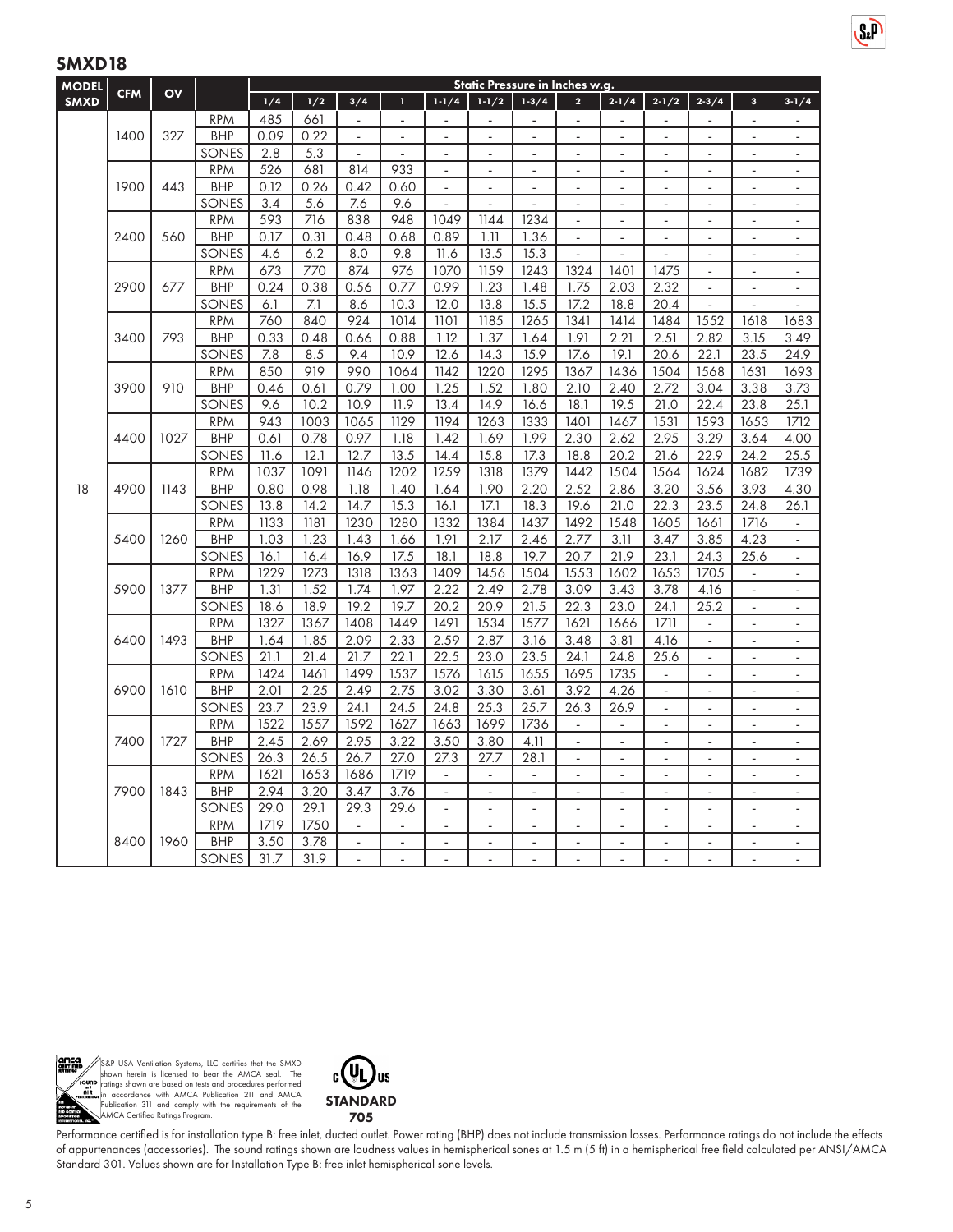| <b>MODEL</b> | <b>CFM</b> |              |            |                  |      |                          | Static Pressure in Inches w.g. |                          |                |                   |                          |                          |                          |                          |
|--------------|------------|--------------|------------|------------------|------|--------------------------|--------------------------------|--------------------------|----------------|-------------------|--------------------------|--------------------------|--------------------------|--------------------------|
| <b>SMXD</b>  |            | OV           |            | 1/4              | 1/2  | 3/4                      | п                              | $1 - 1/4$                | $1 - 3/4$      | $2 - 1/4$         | $2 - 3/4$                | $3 - 1/4$                | $3 - 3 / 4$              | $4 - 1/4$                |
|              |            |              | <b>RPM</b> | 452              | 596  | 719                      | $\blacksquare$                 |                          | $\overline{a}$ | ä,                | $\sim$                   |                          |                          |                          |
|              | 2200       | 398          | <b>BHP</b> | 0.14             | 0.31 | 0.50                     | $\Box$                         | $\blacksquare$           | $\blacksquare$ | $\blacksquare$    | $\blacksquare$           | $\blacksquare$           | $\blacksquare$           | $\overline{\phantom{a}}$ |
|              |            |              | SONES      | 3.4              | 5.7  | 8.0                      | $\mathbf{r}$                   | $\mathbf{r}$             |                | ÷,                | $\overline{a}$           | $\overline{a}$           | ÷.                       | $\overline{\phantom{a}}$ |
|              |            |              | <b>RPM</b> | $\overline{511}$ | 627  | 737                      | 837                            | 929                      | $\overline{a}$ | $\overline{a}$    | $\overline{a}$           | ä,                       | $\overline{a}$           | $\overline{\phantom{a}}$ |
|              | 2900       | 524          | <b>BHP</b> | 0.20             | 0.38 | 0.59                     | 0.83                           | 1.10                     | $\Box$         | $\Box$            | $\blacksquare$           | $\blacksquare$           | $\blacksquare$           | $\blacksquare$           |
|              |            |              | SONES      | 4.5              | 6.3  | 8.3                      | 10.3                           | 12.2                     |                |                   | $\sim$                   | $\overline{\phantom{a}}$ | ä,                       | -                        |
|              |            |              | <b>RPM</b> | 588              | 676  | 771                      | 862                            | 947                      | 1102           | 1242              | $\blacksquare$           | $\blacksquare$           | $\blacksquare$           | $\overline{\phantom{a}}$ |
|              | 3600       | 651          | <b>BHP</b> | 0.29             | 0.47 | 0.70                     | 0.96                           | 1.24                     | 1.86           | 2.55              | $\bar{\phantom{a}}$      | ä,                       | $\bar{\phantom{a}}$      | $\overline{\phantom{a}}$ |
|              |            |              | SONES      | 6.2              | 7.2  | 8.9                      | 10.7                           | 12.6                     | 16.2           | 19.7              | $\overline{a}$           | $\overline{a}$           | $\overline{a}$           | ä,                       |
|              |            |              | <b>RPM</b> | 672              | 743  | 819                      | 898                            | 976                      | 1122           | 1254              | 1377                     | 1493                     | $\blacksquare$           | $\overline{\phantom{0}}$ |
|              | 4300       | 777          | <b>BHP</b> | 0.42             | 0.60 | 0.83                     | 1.11                           | 1.41                     | 2.07           | 2.79              | 3.58                     | 4.42                     | L.                       | $\overline{a}$           |
|              |            |              | SONES      | 8.2              | 8.9  | 9.9                      | 11.5                           | 13.2                     | 16.7           | 20.0              | 23.3                     | 26.4                     | $\blacksquare$           | ÷,                       |
|              |            |              | <b>RPM</b> | 760              | 820  | 883                      | 948                            | 1016                     | 1151           | 1276              | 1393                     | 1503                     | 1608                     | 1708                     |
|              | 5000       | 904          | BHP        | 0.59             | 0.79 | 1.02                     | 1.29                           | 1.60                     | 2.31           | 3.07              | 3.89                     | 4.76                     | 5.69                     | 6.66                     |
|              |            |              | SONES      | 10.4             | 10.8 | 11.6                     | 12.6                           | 14.1                     | 17.4           | 20.5              | 23.7                     | 26.6                     | 29.5                     | 32.3                     |
|              |            |              | <b>RPM</b> | 851              | 903  | 957                      | 1012                           | 1069                     | 1189           | 1307              | 1418                     | 1523                     | 1623                     | 1719                     |
|              | 5700       | 1030         | <b>BHP</b> | 0.82             | 1.03 | 1.27                     | 1.54                           | 1.85                     | 2.57           | 3.38              | 4.24                     | 5.15                     | 6.11                     | 7.11                     |
|              |            |              | SONES      | 12.7             | 13.1 | 13.7                     | 14.5                           | 15.4                     | 18.3           | $21.\overline{3}$ | 24.3                     | 27.1                     | 29.9                     | 32.7                     |
|              |            | 1157<br>6400 | <b>RPM</b> | 944              | 990  | 1037                     | 1085                           | 1135                     | 1237           | 1344              | 1449                     | 1550                     | 1646                     | 1738                     |
|              |            |              | <b>BHP</b> | 1.10             | 1.33 | 1.58                     | 1.86                           | 2.17                     | 2.88           | 3.71              | 4.62                     | 5.58                     | 6.57                     | 7.61                     |
|              |            |              | SONES      | 15.2             | 15.5 | 16.0                     | 16.7                           | 17.5                     | 19.5           | 22.3              | 25.1                     | 27.9                     | 30.5                     | 33.2                     |
|              |            |              | <b>RPM</b> | 1038             | 1079 | 1121                     | 1164                           | 1207                     | 1297           | 1391              | 1488                     | 1583                     | 1675                     | $\blacksquare$           |
| 20           | 7100       | 1283         | <b>BHP</b> | 1.44             | 1.69 | 1.96                     | 2.25                           | 2.57                     | 3.27           | 4.09              | 5.03                     | 6.03                     | 7.07                     | $\overline{\phantom{0}}$ |
|              |            |              | SONES      | 18.0             | 18.3 | 18.7                     | 19.2                           | 19.7                     | 21.4           | 23.5              | 26.1                     | 28.7                     | 31.3                     | $\blacksquare$           |
|              |            | <b>RPM</b>   | 1132       | 1170             | 1208 | 1246                     | 1285                           | 1365                     | 1448           | 1534              | 1622                     | 1710                     | $\blacksquare$           |                          |
|              |            | 7800<br>1410 | <b>BHP</b> | 1.86             | 2.12 | 2.41                     | 2.72                           | 3.04                     | 3.76           | 4.58              | 5.50                     | 6.52                     | 7.61                     |                          |
|              |            |              | SONES      | 20.8             | 21.0 | 21.4                     | 21.9                           | 22.4                     | 23.7           | 25.3              | 27.3                     | 29.7                     | 32.3                     | ÷,                       |
|              |            |              | <b>RPM</b> | 1228             | 1262 | 1296                     | 1331                           | 1367                     | 1439           | 1513              | 1590                     | 1669                     | 1750                     | -                        |
|              | 8500       | 1536         | <b>BHP</b> | 2.35             | 2.64 | 2.94                     | 3.26                           | 3.60                     | 4.34           | 5.16              | 6.07                     | 7.08                     | 8.19                     | $\overline{\phantom{a}}$ |
|              |            |              | SONES      | 23.8             | 24.0 | 24.3                     | 24.7                           | 25.2                     | 26.3           | 27.6              | 29.0                     | 31.0                     | 33.5                     | $\blacksquare$           |
|              |            |              | <b>RPM</b> | 1323             | 1355 | 1387                     | 1419                           | 1451                     | 1517           | 1585              | 1654                     | 1725                     | $\overline{a}$           | L,                       |
|              | 9200       | 1663         | <b>BHP</b> | 2.93             | 3.24 | 3.56                     | 3.90                           | 4.25                     | 5.01           | 5.84              | 6.76                     | 7.75                     | $\overline{\phantom{a}}$ | $\blacksquare$           |
|              |            |              | SONES      | 26.9             | 27.1 | 27.4                     | 27.8                           | 28.1                     | 29.0           | 30.0              | 31.3                     | 32.9                     |                          |                          |
|              |            |              | <b>RPM</b> | 1420             | 1449 | 1478                     | 1508                           | 1538                     | 1599           | 1661              | 1724                     | $\blacksquare$           | $\blacksquare$           | $\overline{\phantom{a}}$ |
|              | 9900       | 1789         | <b>BHP</b> | 3.60             | 3.93 | 4.27                     | 4.62                           | 4.99                     | 5.78           | 6.63              | 7.56                     | ä,                       | ÷,                       | L.                       |
|              |            |              | SONES      | 30.1             | 30.3 | 30.5                     | 30.8                           | 31.1                     | 31.9           | 32.9              | 34.1                     | ä,                       | ÷,                       | $\overline{\phantom{a}}$ |
|              |            |              | <b>RPM</b> | 1516             | 1543 | 1571                     | 1598                           | 1626                     | 1682           | 1740              | $\blacksquare$           | $\overline{\phantom{a}}$ | $\overline{\phantom{a}}$ | $\overline{\phantom{a}}$ |
|              | 10600      | 1916         | BHP        | 4.37             | 4.71 | 5.07                     | 5.45                           | 5.84                     | 6.65           | 7.53              | $\overline{a}$           |                          | L.                       | L.                       |
|              |            |              | SONES      | 33.5             | 33.7 | 33.9                     | 34.1                           | 34.4                     | 35.1           | 36.0              | $\blacksquare$           | $\overline{\phantom{a}}$ | $\overline{\phantom{a}}$ | $\blacksquare$           |
|              |            |              | <b>RPM</b> | 1613             | 1638 | 1664                     | 1690                           | 1716                     | $\sim$         | ÷,                | $\overline{a}$           | $\overline{a}$           | ÷,                       | L.                       |
|              | 11300      | 2042         | <b>BHP</b> | 5.24             | 5.61 | 5.99                     | 6.38                           | 6.79                     | L.             | $\blacksquare$    | $\overline{a}$           | ä,                       | ä,                       | ä,                       |
|              |            |              | SONES      | 37.1             | 37.2 | 37.4                     | 37.6                           | 37.9                     | $\overline{a}$ | $\overline{a}$    | $\overline{a}$           | ÷,                       | $\overline{\phantom{a}}$ | $\blacksquare$           |
|              |            |              | <b>RPM</b> | 1709             | 1733 |                          | $\sim$                         |                          | ÷,             |                   |                          |                          |                          |                          |
|              | 12000      | 2169         | <b>BHP</b> | 6.23             | 6.62 | $\overline{\phantom{a}}$ | $\blacksquare$                 | $\overline{\phantom{a}}$ | $\blacksquare$ | $\blacksquare$    | $\overline{\phantom{a}}$ | $\overline{\phantom{a}}$ | $\overline{\phantom{a}}$ | ۰.                       |
|              |            |              | SONES      | 40.8             | 40.9 |                          | ä,                             | ÷,                       | ÷,             | ä,                | $\overline{a}$           | $\overline{a}$           | ÷,                       | L.                       |



S&P USA Ventilation Systems, LLC certifies that the SMXD<br>shown herein is licensed to bear the AMCA seal. The<br>ratings shown are based on tests and procedures performed<br>in accordance with AMCA Publication 211 and AMCA<br>Public



Performance certified is for installation type B: free inlet, ducted outlet. Power rating (BHP) does not include transmission losses. Performance ratings do not include the effects of appurtenances (accessories). The sound ratings shown are loudness values in hemispherical sones at 1.5 m (5 ft) in a hemispherical free field calculated per ANSI/AMCA Standard 301. Values shown are for Installation Type B: free inlet hemispherical sone levels.

 $S_{k}$ P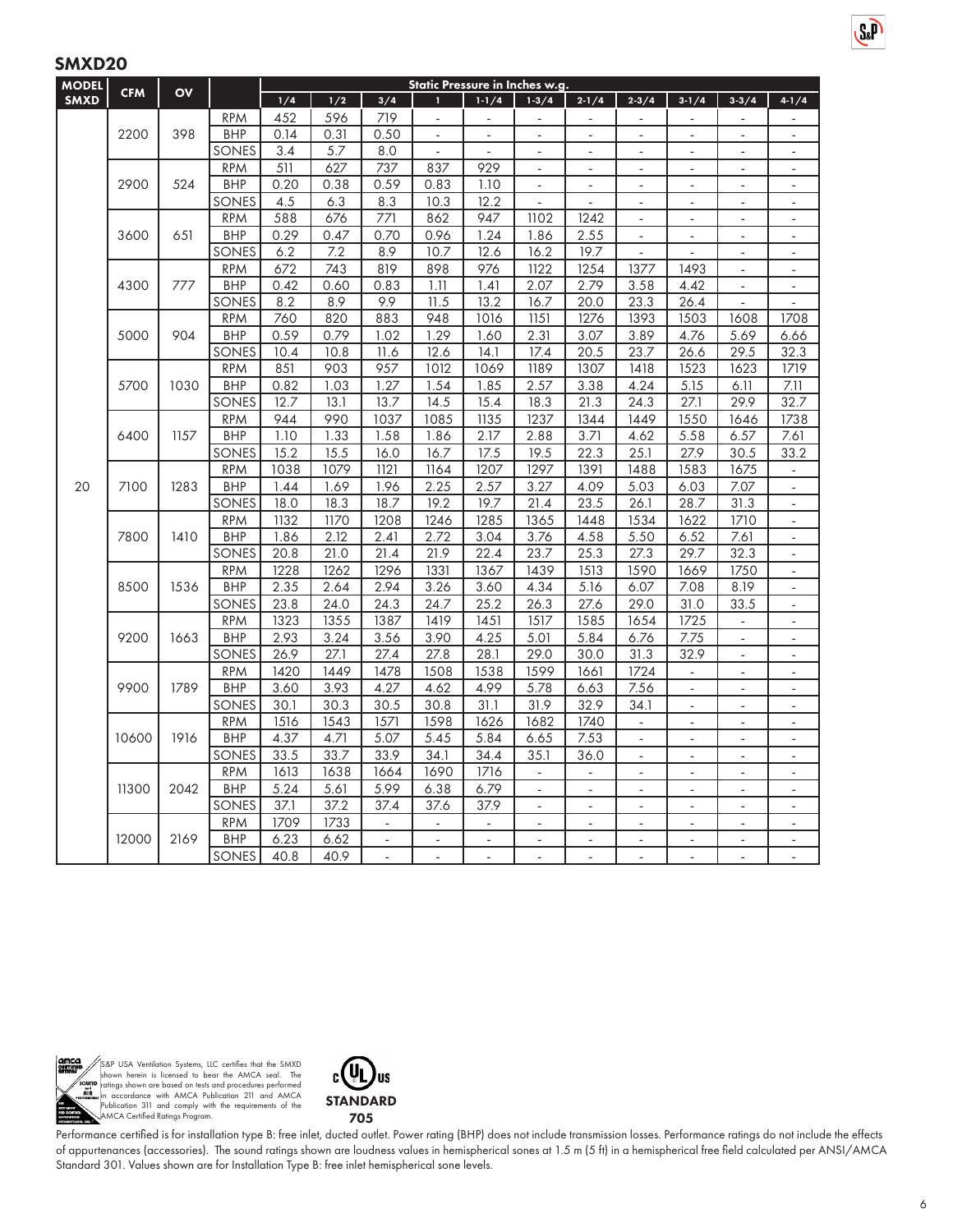| <b>MODEL</b> | <b>CFM</b> | OV   |                          | Static Pressure in Inches w.g. |              |                          |                          |                          |                          |                          |                          |                          |                          |                                  |                          |  |  |
|--------------|------------|------|--------------------------|--------------------------------|--------------|--------------------------|--------------------------|--------------------------|--------------------------|--------------------------|--------------------------|--------------------------|--------------------------|----------------------------------|--------------------------|--|--|
| <b>SMXD</b>  |            |      |                          | 1/4                            | 1/2          | T                        | $1 - 1/2$                | $\overline{\mathbf{2}}$  | $2 - 1/2$                | 3                        | $3 - 1/2$                | 4                        | $4 - 1/2$                | $\overline{\mathbf{5}}$          | $5 - 1/2$                |  |  |
|              |            |      | <b>RPM</b>               | 381                            | 519          | $\blacksquare$           |                          |                          |                          |                          | ÷,                       | $\blacksquare$           |                          |                                  |                          |  |  |
|              | 2400       | 343  | <b>BHP</b>               | 0.15                           | 0.35         | $\bar{\phantom{a}}$      |                          |                          |                          |                          |                          | $\sim$                   |                          |                                  |                          |  |  |
|              |            |      | SONES                    | 3.2                            | 6.2          | $\overline{\phantom{a}}$ | $\blacksquare$           | ÷,                       | $\overline{\phantom{a}}$ | $\bar{a}$                | $\sim$                   | $\overline{\phantom{a}}$ | $\overline{\phantom{a}}$ | $\overline{\phantom{a}}$         | $\sim$                   |  |  |
|              |            |      | <b>RPM</b>               | 431                            | 542          | 736                      |                          |                          | ä,                       |                          | L,                       | ä,                       |                          | ä,                               | ä,                       |  |  |
|              | 3500       | 500  | <b>BHP</b>               | 0.22                           | 0.44         | 1.00                     | $\overline{\phantom{a}}$ | $\overline{a}$           | $\overline{\phantom{a}}$ | ÷,                       | $\overline{\phantom{a}}$ | $\overline{\phantom{a}}$ | ÷,                       | $\overline{\phantom{a}}$         | $\overline{\phantom{a}}$ |  |  |
|              |            |      | SONES                    | 4.0                            | 6.5          | 11.3                     | $\mathbf{r}$             |                          | $\sim$                   | $\overline{a}$           | ÷,                       | ÷.                       | $\sim$                   | $\overline{\phantom{a}}$         | $\sim$                   |  |  |
|              |            |      | <b>RPM</b>               | 514                            | 589          | 758                      | 907                      | 1036                     | $\bar{\phantom{a}}$      |                          |                          | $\overline{a}$           |                          |                                  | ÷,                       |  |  |
|              | 4600       | 657  | <b>BHP</b>               | 0.35                           | 0.56         | 1.18                     | 1.93                     | 2.72                     | $\blacksquare$           | $\bar{a}$                | ÷,                       | $\blacksquare$           | ٠                        | $\overline{\phantom{a}}$         | ÷.                       |  |  |
|              |            |      | SONES                    | 6.1                            | 7.4          | 11.7                     | 16.1                     | 20.0                     | $\blacksquare$           | ÷,                       |                          | ÷,                       |                          |                                  | $\blacksquare$           |  |  |
|              |            |      | <b>RPM</b>               | 606                            | 663          | 793                      | 929                      | 1055                     | 1166                     | 1270                     | 1367                     | $\overline{\phantom{a}}$ | ÷.                       | $\omega$                         | $\omega$                 |  |  |
|              | 5700       | 814  | <b>BHP</b>               | 0.55                           | 0.78         | 1.38                     | 2.18                     | 3.10                     | 4.04                     | 5.02                     | 6.08                     | $\overline{\phantom{a}}$ | ä,                       | L.                               | $\blacksquare$           |  |  |
|              |            |      | SONES                    | 8.5                            | 9.4          | 12.4                     | 16.4                     | 20.3                     | 24.0                     | 27.7                     | 31.1                     |                          |                          |                                  | $\overline{\phantom{a}}$ |  |  |
|              |            |      | <b>RPM</b>               | 702                            | 750          | 849                      | 964                      | 1079                     | 1188                     | 1288                     | 1381                     | 1469                     | 1553                     | 1634                             | $\blacksquare$           |  |  |
|              | 6800       | 971  | <b>BHP</b>               | 0.83                           | 1.09         | 1.68                     | 2.47                     | 3.43                     | 4.51                     | 5.60                     | 6.72                     | 7.89                     | 9.10                     | 10.36                            | $\overline{\phantom{a}}$ |  |  |
|              |            |      | SONES                    | 11.2                           | 12.0         | 13.8                     | 17.1                     | 20.7                     | 24.4                     | 28.0                     | 31.4                     | 34.9                     | 38.3                     | 41.6                             | ÷,                       |  |  |
|              |            |      | <b>RPM</b>               | 800                            | 843          | 926                      | 1016                     | 1115                     | 1214                     | 1311                     | 1403                     | 1488                     | 1569                     | 1647                             | 1722                     |  |  |
|              | 7900       | 1129 | <b>BHP</b>               | 1.20                           | 1.49         | 2.12                     | 2.88                     | 3.82                     | 4.91                     | 6.11                     | 7.39                     | 8.66                     | 9.96                     | 11.28                            | 12.65                    |  |  |
|              |            |      | SONES                    | 14.3                           | 14.8         | 16.2                     | 18.3                     | 21.5                     | 24.9                     | 28.3                     | 31.7                     | 35.2                     | 38.5                     | 41.9                             | 45.2                     |  |  |
|              |            |      | <b>RPM</b>               | 900                            | 938          | 1011                     | 1085                     | 1166                     | 1253                     | 1341                     | 1427                     | 1511                     | 1591                     | 1667                             | 1740                     |  |  |
|              | 9000       | 1286 | <b>BHP</b>               | 1.69                           | 2.01         | 2.70                     | 3.46                     | 4.37                     | 5.43                     | 6.63                     | 7.94                     | 9.34                     | 10.81                    | 12.25                            | 13.71                    |  |  |
|              |            |      | SONES                    | 17.5                           | 18.0         | 19.1                     | 20.5                     | 22.6                     | 25.8                     | 29.0                     | 32.2                     | 35.6                     | 38.9                     | 42.2                             | 45.5                     |  |  |
|              |            |      | <b>RPM</b>               | 1002                           | 1035         | 1101                     | 1166                     | 1232                     | 1306                     | 1383                     | 1462                     | 1539                     | 1616                     | 1690                             | $\overline{\phantom{a}}$ |  |  |
| 22           | 10100      | 1443 | <b>BHP</b>               | 2.29                           | 2.65         | 3.40                     | 4.21                     | 5.10                     | 6.13                     | 7.30                     | 8.60                     | 10.00                    | 11.51                    | 13.08                            | ÷.                       |  |  |
|              |            |      | SONES                    | 20.8                           | 21.1         | 22.1                     | 23.4                     | 25.2<br>1311             | 27.3<br>1371             | 30.1                     | 33.2<br>1507             | 36.4                     | 39.5                     | 42.8<br>1718                     | $\overline{a}$           |  |  |
|              | 11200      | 1600 | <b>RPM</b><br><b>BHP</b> | 1104<br>3.04                   | 1134<br>3.43 | 1194<br>4.25             | 1253<br>5.11             | 6.03                     | 7.03                     | 1438<br>8.18             | 9.45                     | 1578<br>10.83            | 1648<br>12.33            | 13.91                            | $\blacksquare$           |  |  |
|              |            |      | SONES                    | 24.4                           | 24.8         | 25.7                     | 26.9                     | 28.2                     | 29.8                     | 32.0                     | 34.5                     |                          | 40.4                     |                                  | $\blacksquare$           |  |  |
|              |            |      | <b>RPM</b>               | 1206                           | 1234         | 1289                     | 1343                     | 1396                     | 1450                     | 1504                     | 1564                     | 37.4<br>1627             | 1691                     | 43.6<br>$\overline{\phantom{a}}$ | $\blacksquare$           |  |  |
|              | 12300      | 1757 | <b>BHP</b>               | 3.94                           | 4.36         | 5.25                     | 6.17                     | 7.14                     | 8.17                     | 9.28                     | 10.52                    | 11.88                    | 13.35                    | L.                               | $\blacksquare$<br>÷,     |  |  |
|              |            |      | SONES                    | 28.2                           | 28.6         | 29.4                     | 30.4                     | 31.6                     | 33.1                     | 34.7                     | 36.6                     | 38.8                     | 41.7                     | $\blacksquare$                   | $\blacksquare$           |  |  |
|              |            |      | <b>RPM</b>               | 1309                           | 1335         | 1386                     | 1436                     | 1484                     | 1533                     | 1583                     | 1633                     | 1687                     | 1744                     |                                  | L.                       |  |  |
|              | 13400      | 1914 | <b>BHP</b>               | 5.01                           | 5.47         | 6.42                     | 7.41                     | 8.44                     | 9.51                     | 10.65                    | 11.85                    | 13.17                    | 14.61                    | $\overline{\phantom{a}}$         | $\blacksquare$           |  |  |
|              |            |      | SONES                    | 32.1                           | 32.4         | 33.3                     | 34.4                     | 35.5                     | 36.6                     | 38.0                     | 39.5                     | 41.3                     | 43.3                     | ÷,                               | $\overline{\phantom{a}}$ |  |  |
|              |            |      | <b>RPM</b>               | 1413                           | 1436         | 1483                     | 1530                     | 1576                     | 1621                     | 1666                     | 1711                     | $\omega$                 | ÷.                       | $\omega$                         | $\omega$                 |  |  |
|              | 14500      | 2071 | <b>BHP</b>               | 6.27                           | 6.76         | 7.77                     | 8.84                     | 9.93                     | 11.05                    | 12.22                    | 13.45                    | $\omega$                 | $\overline{a}$           | L                                | $\sim$                   |  |  |
|              |            |      | SONES                    | 36.4                           | 36.9         | 37.7                     | 38.6                     | 39.6                     | 40.6                     | 41.7                     | 43.1                     | $\blacksquare$           |                          |                                  | $\blacksquare$           |  |  |
|              |            |      | <b>RPM</b>               | 1517                           | 1538         | 1582                     | 1626                     | 1669                     | 1711                     | $\Box$                   | $\Box$                   | $\Box$                   | $\overline{\phantom{a}}$ | $\blacksquare$                   | $\Box$                   |  |  |
|              | 15600      | 2229 | <b>BHP</b>               | 7.73                           | 8.25         | 9.33                     | 10.45                    | 11.62                    | 12.80                    | $\sim$                   |                          | $\sim$                   |                          |                                  | $\overline{\phantom{a}}$ |  |  |
|              |            |      | SONES                    | 41.0                           | 41.4         | 42.2                     | 43.1                     | 44.1                     | 45.0                     | $\blacksquare$           | $\overline{\phantom{a}}$ | $\blacksquare$           | $\overline{\phantom{a}}$ | $\blacksquare$                   | $\overline{\phantom{a}}$ |  |  |
|              |            |      | <b>RPM</b>               | 1620                           | 1641         | 1682                     | 1722                     | $\Box$                   | $\blacksquare$           | $\blacksquare$           | ÷,                       | $\blacksquare$           | ÷.                       | $\overline{\phantom{a}}$         | $\blacksquare$           |  |  |
|              | 16700      | 2386 | <b>BHP</b>               | 9.40                           | 9.96         | 11.11                    | 12.30                    |                          |                          |                          |                          | ÷                        |                          |                                  | $\overline{a}$           |  |  |
|              |            |      | SONES                    | 45.8                           | 46.2         | 47.0                     | 47.8                     | $\overline{\phantom{a}}$ | $\blacksquare$           | $\overline{\phantom{a}}$ | $\overline{\phantom{a}}$ | $\overline{\phantom{a}}$ | ÷,                       | ÷,                               | $\overline{\phantom{a}}$ |  |  |
|              |            |      | <b>RPM</b>               | 1725                           | 1744         | $\sim$                   |                          |                          | $\blacksquare$           |                          |                          | $\sim$                   |                          |                                  | $\overline{\phantom{a}}$ |  |  |
|              | 17800      | 2543 | <b>BHP</b>               | 11.30                          | 11.89        | $\blacksquare$           | $\overline{\phantom{a}}$ | $\overline{\phantom{a}}$ | $\overline{\phantom{a}}$ | $\overline{\phantom{a}}$ | $\overline{\phantom{a}}$ | $\blacksquare$           | $\blacksquare$           | $\overline{\phantom{a}}$         | $\overline{\phantom{a}}$ |  |  |
|              |            |      | SONES                    | 50.9                           | 51.3         |                          |                          |                          |                          |                          |                          |                          |                          |                                  |                          |  |  |

 $S_{\alpha}P$ 



S&P USA Ventilation Systems, LLC certifies that the SMXD<br>shown herein is licensed to bear the AMCA seal. The<br>ratings shown are based on tests and procedures performed<br>in accordance with AMCA Publication 211 and AMCA<br>Public



Performance certified is for installation type B: free inlet, ducted outlet. Power rating (BHP) does not include transmission losses. Performance ratings do not include the effects of appurtenances (accessories). The sound ratings shown are loudness values in hemispherical sones at 1.5 m (5 ft) in a hemispherical free field calculated per ANSI/AMCA Standard 301. Values shown are for Installation Type B: free inlet hemispherical sone levels.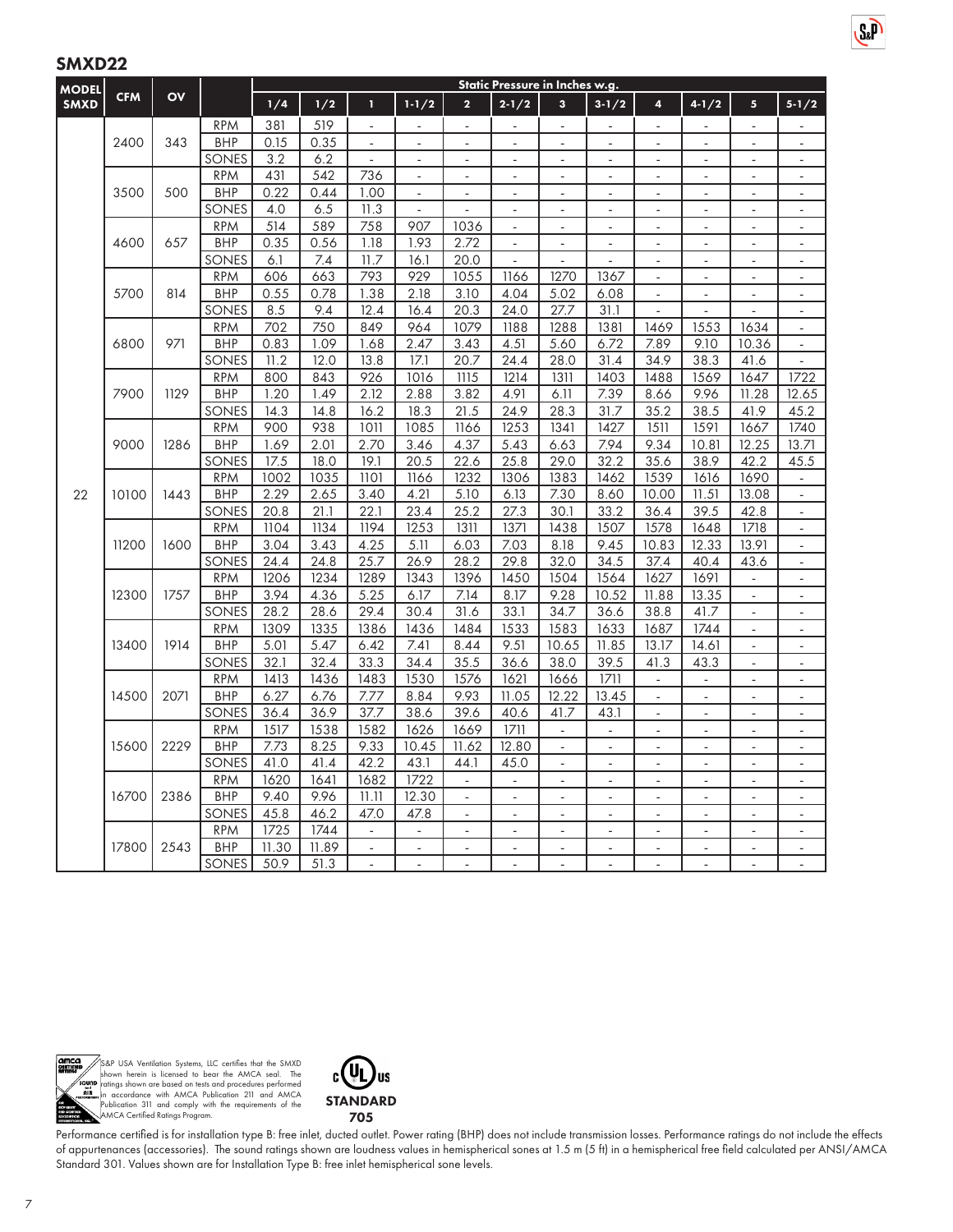| $1 - 1/2$<br><b>SMXD</b><br>1/4<br>1/2<br>T<br>$\overline{\mathbf{2}}$<br>$2 - 1/2$<br>$\mathbf{3}$<br>$3 - 1/2$<br>$4 - 1/2$<br>$5\phantom{.0}$<br>$5 - 1/2$<br>4<br>265<br>513<br><b>RPM</b><br>338<br>404<br>461<br>$\overline{a}$<br>$\overline{a}$<br>$\overline{a}$<br>3000<br><b>BHP</b><br>0.09<br>0.19<br>0.44<br>0.58<br>343<br>0.31<br>÷,<br>$\overline{a}$<br>6.5<br>SONES<br>3.4<br>5.1<br>7.9<br>1.6<br>$\blacksquare$<br>÷,<br>÷,<br>$\blacksquare$<br>÷.<br>$\overline{a}$<br>$\overline{\phantom{a}}$<br>316<br>474<br>524<br>568<br><b>RPM</b><br>365<br>421<br>611<br>650<br>÷,<br>ä,<br>ä,<br>0.15<br>0.52<br>4000<br>457<br><b>BHP</b><br>0.24<br>0.37<br>0.68<br>0.85<br>1.02<br>1.20<br>$\Box$<br>ä,<br>$\omega$<br>$\blacksquare$<br>2.9<br>3.7<br>SONES<br>5.3<br>6.7<br>8.0<br>9.3<br>10.6<br>11.9<br>$\blacksquare$<br>÷,<br>÷,<br>375<br>411<br>451<br>496<br>540<br>583<br>623<br>797<br><b>RPM</b><br>661<br>÷.<br>÷.<br><b>BHP</b><br>5000<br>572<br>0.24<br>0.34<br>0.46<br>0.60<br>0.78<br>0.97<br>1.17<br>1.37<br>2.22<br>$\overline{\phantom{a}}$<br>÷,<br>÷,<br>5.1<br>7.0<br>SONES<br>4.6<br>5.8<br>8.3<br>10.9<br>12.1<br>16.9<br>9.6<br>$\overline{\phantom{a}}$<br>436<br>530<br>640<br>677<br>923<br><b>RPM</b><br>467<br>498<br>566<br>604<br>808<br>1026<br>$\blacksquare$<br>6000<br><b>BHP</b><br>0.36<br>0.74<br>0.90<br>1.09<br>1.30<br>3.50<br>686<br>0.47<br>0.60<br>1.52<br>2.48<br>4.61<br>$\blacksquare$<br>6.3<br>7.9<br>12.5<br>17.1<br>25.0<br>SONES<br>6.7<br>7.2<br>8.8<br>10.1<br>11.2<br>21.1<br>526<br>578<br><b>RPM</b><br>498<br>552<br>605<br>636<br>667<br>699<br>823<br>934<br>1034<br>1127<br><b>BHP</b><br>0.53<br>0.93<br>1.27<br>3.85<br>5.02<br>6.26<br>7000<br>801<br>0.65<br>0.79<br>1.09<br>1.48<br>1.70<br>2.72<br>8.2<br>8.5<br>9.4<br>11.9<br>13.0<br>21.3<br>25.2<br>29.0<br>SONES<br>8.9<br>10.1<br>10.8<br>17.3<br>562<br>586<br>632<br>656<br>679<br>704<br>731<br>842<br>949<br>1047<br>1137<br><b>RPM</b><br>610<br>915<br><b>BHP</b><br>0.74<br>0.88<br>1.03<br>1.19<br>1.36<br>1.53<br>1.72<br>1.94<br>2.95<br>4.17<br>5.46<br>6.77<br>8000<br>10.5<br>25.5<br>SONES<br>10.2<br>10.9<br>11.3<br>11.8<br>12.4<br>13.1<br>13.8<br>17.7<br>21.6<br>29.3<br>752<br>1062<br>1150<br><b>RPM</b><br>627<br>648<br>669<br>690<br>710<br>731<br>773<br>868<br>967<br>9000<br>1029<br><b>BHP</b><br>1.02<br>1.34<br>1.51<br>1.87<br>2.06<br>2.26<br>4.47<br>5.84<br>7.29<br>1.17<br>1.68<br>3.26<br>12.4<br>12.8<br>13.4<br>13.8<br>$\overline{1}4.8$<br>15.3<br>18.4<br>25.8<br>SONES<br>13.1<br>14.3<br>22.0<br>29.6<br><b>RPM</b><br>692<br>711<br>730<br>749<br>768<br>786<br>804<br>823<br>903<br>991<br>1079<br>÷,<br>24<br>10000<br>1144<br><b>BHP</b><br>1.89<br>2.27<br>2.48<br>2.69<br>1.35<br>1.53<br>1.70<br>2.08<br>3.65<br>4.84<br>6.22<br>÷,<br>15.4<br>15.7<br>SONES<br>14.8<br>15.1<br>16.0<br>16.4<br>16.7<br>17.2<br>19.3<br>22.6<br>26.3<br>÷,<br>810<br><b>RPM</b><br>758<br>775<br>792<br>827<br>844<br>860<br>877<br>945<br>1022<br>1103<br>$\overline{\phantom{a}}$<br>11000<br>1258<br><b>BHP</b><br>1.76<br>1.95<br>2.14<br>2.34<br>2.55<br>2.97<br>3.19<br>5.31<br>2.76<br>4.15<br>6.67<br>$\overline{\phantom{a}}$<br>23.3<br>SONES<br>17.3<br>17.5<br>17.8<br>18.1<br>18.4<br>19.0<br>19.3<br>21.0<br>26.9<br>18.7<br>$\blacksquare$<br>824<br>855<br>871<br>887<br>903<br>918<br>933<br>995<br>1061<br>1133<br><b>RPM</b><br>840<br><b>BHP</b><br>2.25<br>2.88<br>3.32<br>3.55<br>7.23<br>1372<br>2.45<br>2.66<br>3.10<br>3.78<br>4.77<br>5.90<br>12000<br>$\overline{a}$<br>19.8<br>21.3<br>21.6<br>SONES<br>20.0<br>20.2<br>20.4<br>20.7<br>21.0<br>22.9<br>24.8<br>27.7<br>$\blacksquare$<br><b>RPM</b><br>890<br>904<br>919<br>934<br>948<br>963<br>978<br>992<br>1106<br>1048<br>$\blacksquare$<br><b>BHP</b><br>2.82<br>3.49<br>3.73<br>3.97<br>4.21<br>6.62<br>13000<br>1487<br>3.04<br>3.26<br>4.46<br>5.49<br>÷,<br>$\blacksquare$<br>SONES<br>22.3<br>22.5<br>22.7<br>22.9<br>23.2<br>23.4<br>23.7<br>24.0<br>25.2<br>26.9<br>$\overline{\phantom{a}}$<br>956<br>970<br>983<br>997<br>1011<br>1024<br>1038<br>1051<br>1104<br>1156<br><b>RPM</b><br>$\omega$<br>$\overline{a}$<br>14000<br>1601<br><b>BHP</b><br>3.48<br>3.72<br>3.96<br>4.21<br>4.97<br>5.23<br>7.47<br>4.46<br>4.71<br>6.31<br>L.<br>$\overline{\phantom{a}}$<br>25.9<br>SONES<br>25.1<br>25.2<br>25.4<br>25.6<br>26.1<br>26.4<br>26.6<br>29.1<br>27.7<br>$\overline{a}$<br><b>RPM</b><br>1022<br>1035<br>1061<br>1073<br>1099<br>1111<br>1048<br>1086<br>$\blacksquare$<br>÷,<br>$\blacksquare$<br>÷,<br>4.25<br>5.02<br>5.28<br>5.55<br>5.82<br>15000<br>1716<br><b>BHP</b><br>4.50<br>4.76<br>6.10<br>27.9<br>29.1<br>SONES<br>28.1<br>28.3<br>28.5<br>28.7<br>28.9<br>29.3<br>$\overline{\phantom{a}}$<br>$\overline{\phantom{a}}$<br>$\sim$<br>÷,<br>1089<br>1125<br><b>RPM</b><br>1101<br>1113<br>1137<br>1149<br>1160<br>$\overline{a}$<br>L.<br>16000<br>1830<br><b>BHP</b><br>5.12<br>5.39<br>5.93<br>6.21<br>6.50<br>6.79<br>5.66<br>$\overline{\phantom{a}}$<br>÷,<br>$\overline{a}$<br>$\mathbf{r}$<br>$\overline{a}$<br>SONES<br>31.0<br>31.2<br>31.4<br>31.6<br>32.1<br>30.8<br>31.8<br>$\overline{\phantom{a}}$<br>$\sim$<br>ä,<br>$\overline{\phantom{a}}$<br>$\overline{\phantom{a}}$<br>1155<br><b>RPM</b><br><b>BHP</b><br>6.11<br>17000<br>1944<br>÷,<br>$\blacksquare$<br>$\overline{\phantom{a}}$<br>$\blacksquare$<br>$\blacksquare$<br>÷,<br>÷,<br>$\mathbb{Z}^2$<br>÷,<br>$\overline{\phantom{a}}$<br>$\overline{\phantom{a}}$ | <b>MODEL</b> | <b>CFM</b> | OV |       | Static Pressure in Inches w.g. |  |  |  |  |  |  |  |  |  |  |  |  |  |
|---------------------------------------------------------------------------------------------------------------------------------------------------------------------------------------------------------------------------------------------------------------------------------------------------------------------------------------------------------------------------------------------------------------------------------------------------------------------------------------------------------------------------------------------------------------------------------------------------------------------------------------------------------------------------------------------------------------------------------------------------------------------------------------------------------------------------------------------------------------------------------------------------------------------------------------------------------------------------------------------------------------------------------------------------------------------------------------------------------------------------------------------------------------------------------------------------------------------------------------------------------------------------------------------------------------------------------------------------------------------------------------------------------------------------------------------------------------------------------------------------------------------------------------------------------------------------------------------------------------------------------------------------------------------------------------------------------------------------------------------------------------------------------------------------------------------------------------------------------------------------------------------------------------------------------------------------------------------------------------------------------------------------------------------------------------------------------------------------------------------------------------------------------------------------------------------------------------------------------------------------------------------------------------------------------------------------------------------------------------------------------------------------------------------------------------------------------------------------------------------------------------------------------------------------------------------------------------------------------------------------------------------------------------------------------------------------------------------------------------------------------------------------------------------------------------------------------------------------------------------------------------------------------------------------------------------------------------------------------------------------------------------------------------------------------------------------------------------------------------------------------------------------------------------------------------------------------------------------------------------------------------------------------------------------------------------------------------------------------------------------------------------------------------------------------------------------------------------------------------------------------------------------------------------------------------------------------------------------------------------------------------------------------------------------------------------------------------------------------------------------------------------------------------------------------------------------------------------------------------------------------------------------------------------------------------------------------------------------------------------------------------------------------------------------------------------------------------------------------------------------------------------------------------------------------------------------------------------------------------------------------------------------------------------------------------------------------------------------------------------------------------------------------------------------------------------------------------------------------------------------------------------------------------------------------------------------------------------------------------------------------------------------------------------------------------------------------------------------------------------------------------------------------------------------------------------------------------------------------------------------------------------------------------------------------------------------------------------------------------------------------------------------------------------------------------------------------------------------------------------------------------------------------------------------------------------------------------------------------------------------------------------------------------------------------------------------------------------------------------------------------------------------------------------------------------------------------------------------------------------------------------------------------------------|--------------|------------|----|-------|--------------------------------|--|--|--|--|--|--|--|--|--|--|--|--|--|
|                                                                                                                                                                                                                                                                                                                                                                                                                                                                                                                                                                                                                                                                                                                                                                                                                                                                                                                                                                                                                                                                                                                                                                                                                                                                                                                                                                                                                                                                                                                                                                                                                                                                                                                                                                                                                                                                                                                                                                                                                                                                                                                                                                                                                                                                                                                                                                                                                                                                                                                                                                                                                                                                                                                                                                                                                                                                                                                                                                                                                                                                                                                                                                                                                                                                                                                                                                                                                                                                                                                                                                                                                                                                                                                                                                                                                                                                                                                                                                                                                                                                                                                                                                                                                                                                                                                                                                                                                                                                                                                                                                                                                                                                                                                                                                                                                                                                                                                                                                                                                                                                                                                                                                                                                                                                                                                                                                                                                                                                                                                                             |              |            |    |       |                                |  |  |  |  |  |  |  |  |  |  |  |  |  |
|                                                                                                                                                                                                                                                                                                                                                                                                                                                                                                                                                                                                                                                                                                                                                                                                                                                                                                                                                                                                                                                                                                                                                                                                                                                                                                                                                                                                                                                                                                                                                                                                                                                                                                                                                                                                                                                                                                                                                                                                                                                                                                                                                                                                                                                                                                                                                                                                                                                                                                                                                                                                                                                                                                                                                                                                                                                                                                                                                                                                                                                                                                                                                                                                                                                                                                                                                                                                                                                                                                                                                                                                                                                                                                                                                                                                                                                                                                                                                                                                                                                                                                                                                                                                                                                                                                                                                                                                                                                                                                                                                                                                                                                                                                                                                                                                                                                                                                                                                                                                                                                                                                                                                                                                                                                                                                                                                                                                                                                                                                                                             |              |            |    |       |                                |  |  |  |  |  |  |  |  |  |  |  |  |  |
|                                                                                                                                                                                                                                                                                                                                                                                                                                                                                                                                                                                                                                                                                                                                                                                                                                                                                                                                                                                                                                                                                                                                                                                                                                                                                                                                                                                                                                                                                                                                                                                                                                                                                                                                                                                                                                                                                                                                                                                                                                                                                                                                                                                                                                                                                                                                                                                                                                                                                                                                                                                                                                                                                                                                                                                                                                                                                                                                                                                                                                                                                                                                                                                                                                                                                                                                                                                                                                                                                                                                                                                                                                                                                                                                                                                                                                                                                                                                                                                                                                                                                                                                                                                                                                                                                                                                                                                                                                                                                                                                                                                                                                                                                                                                                                                                                                                                                                                                                                                                                                                                                                                                                                                                                                                                                                                                                                                                                                                                                                                                             |              |            |    |       |                                |  |  |  |  |  |  |  |  |  |  |  |  |  |
|                                                                                                                                                                                                                                                                                                                                                                                                                                                                                                                                                                                                                                                                                                                                                                                                                                                                                                                                                                                                                                                                                                                                                                                                                                                                                                                                                                                                                                                                                                                                                                                                                                                                                                                                                                                                                                                                                                                                                                                                                                                                                                                                                                                                                                                                                                                                                                                                                                                                                                                                                                                                                                                                                                                                                                                                                                                                                                                                                                                                                                                                                                                                                                                                                                                                                                                                                                                                                                                                                                                                                                                                                                                                                                                                                                                                                                                                                                                                                                                                                                                                                                                                                                                                                                                                                                                                                                                                                                                                                                                                                                                                                                                                                                                                                                                                                                                                                                                                                                                                                                                                                                                                                                                                                                                                                                                                                                                                                                                                                                                                             |              |            |    |       |                                |  |  |  |  |  |  |  |  |  |  |  |  |  |
|                                                                                                                                                                                                                                                                                                                                                                                                                                                                                                                                                                                                                                                                                                                                                                                                                                                                                                                                                                                                                                                                                                                                                                                                                                                                                                                                                                                                                                                                                                                                                                                                                                                                                                                                                                                                                                                                                                                                                                                                                                                                                                                                                                                                                                                                                                                                                                                                                                                                                                                                                                                                                                                                                                                                                                                                                                                                                                                                                                                                                                                                                                                                                                                                                                                                                                                                                                                                                                                                                                                                                                                                                                                                                                                                                                                                                                                                                                                                                                                                                                                                                                                                                                                                                                                                                                                                                                                                                                                                                                                                                                                                                                                                                                                                                                                                                                                                                                                                                                                                                                                                                                                                                                                                                                                                                                                                                                                                                                                                                                                                             |              |            |    |       |                                |  |  |  |  |  |  |  |  |  |  |  |  |  |
|                                                                                                                                                                                                                                                                                                                                                                                                                                                                                                                                                                                                                                                                                                                                                                                                                                                                                                                                                                                                                                                                                                                                                                                                                                                                                                                                                                                                                                                                                                                                                                                                                                                                                                                                                                                                                                                                                                                                                                                                                                                                                                                                                                                                                                                                                                                                                                                                                                                                                                                                                                                                                                                                                                                                                                                                                                                                                                                                                                                                                                                                                                                                                                                                                                                                                                                                                                                                                                                                                                                                                                                                                                                                                                                                                                                                                                                                                                                                                                                                                                                                                                                                                                                                                                                                                                                                                                                                                                                                                                                                                                                                                                                                                                                                                                                                                                                                                                                                                                                                                                                                                                                                                                                                                                                                                                                                                                                                                                                                                                                                             |              |            |    |       |                                |  |  |  |  |  |  |  |  |  |  |  |  |  |
|                                                                                                                                                                                                                                                                                                                                                                                                                                                                                                                                                                                                                                                                                                                                                                                                                                                                                                                                                                                                                                                                                                                                                                                                                                                                                                                                                                                                                                                                                                                                                                                                                                                                                                                                                                                                                                                                                                                                                                                                                                                                                                                                                                                                                                                                                                                                                                                                                                                                                                                                                                                                                                                                                                                                                                                                                                                                                                                                                                                                                                                                                                                                                                                                                                                                                                                                                                                                                                                                                                                                                                                                                                                                                                                                                                                                                                                                                                                                                                                                                                                                                                                                                                                                                                                                                                                                                                                                                                                                                                                                                                                                                                                                                                                                                                                                                                                                                                                                                                                                                                                                                                                                                                                                                                                                                                                                                                                                                                                                                                                                             |              |            |    |       |                                |  |  |  |  |  |  |  |  |  |  |  |  |  |
|                                                                                                                                                                                                                                                                                                                                                                                                                                                                                                                                                                                                                                                                                                                                                                                                                                                                                                                                                                                                                                                                                                                                                                                                                                                                                                                                                                                                                                                                                                                                                                                                                                                                                                                                                                                                                                                                                                                                                                                                                                                                                                                                                                                                                                                                                                                                                                                                                                                                                                                                                                                                                                                                                                                                                                                                                                                                                                                                                                                                                                                                                                                                                                                                                                                                                                                                                                                                                                                                                                                                                                                                                                                                                                                                                                                                                                                                                                                                                                                                                                                                                                                                                                                                                                                                                                                                                                                                                                                                                                                                                                                                                                                                                                                                                                                                                                                                                                                                                                                                                                                                                                                                                                                                                                                                                                                                                                                                                                                                                                                                             |              |            |    |       |                                |  |  |  |  |  |  |  |  |  |  |  |  |  |
|                                                                                                                                                                                                                                                                                                                                                                                                                                                                                                                                                                                                                                                                                                                                                                                                                                                                                                                                                                                                                                                                                                                                                                                                                                                                                                                                                                                                                                                                                                                                                                                                                                                                                                                                                                                                                                                                                                                                                                                                                                                                                                                                                                                                                                                                                                                                                                                                                                                                                                                                                                                                                                                                                                                                                                                                                                                                                                                                                                                                                                                                                                                                                                                                                                                                                                                                                                                                                                                                                                                                                                                                                                                                                                                                                                                                                                                                                                                                                                                                                                                                                                                                                                                                                                                                                                                                                                                                                                                                                                                                                                                                                                                                                                                                                                                                                                                                                                                                                                                                                                                                                                                                                                                                                                                                                                                                                                                                                                                                                                                                             |              |            |    |       |                                |  |  |  |  |  |  |  |  |  |  |  |  |  |
|                                                                                                                                                                                                                                                                                                                                                                                                                                                                                                                                                                                                                                                                                                                                                                                                                                                                                                                                                                                                                                                                                                                                                                                                                                                                                                                                                                                                                                                                                                                                                                                                                                                                                                                                                                                                                                                                                                                                                                                                                                                                                                                                                                                                                                                                                                                                                                                                                                                                                                                                                                                                                                                                                                                                                                                                                                                                                                                                                                                                                                                                                                                                                                                                                                                                                                                                                                                                                                                                                                                                                                                                                                                                                                                                                                                                                                                                                                                                                                                                                                                                                                                                                                                                                                                                                                                                                                                                                                                                                                                                                                                                                                                                                                                                                                                                                                                                                                                                                                                                                                                                                                                                                                                                                                                                                                                                                                                                                                                                                                                                             |              |            |    |       |                                |  |  |  |  |  |  |  |  |  |  |  |  |  |
|                                                                                                                                                                                                                                                                                                                                                                                                                                                                                                                                                                                                                                                                                                                                                                                                                                                                                                                                                                                                                                                                                                                                                                                                                                                                                                                                                                                                                                                                                                                                                                                                                                                                                                                                                                                                                                                                                                                                                                                                                                                                                                                                                                                                                                                                                                                                                                                                                                                                                                                                                                                                                                                                                                                                                                                                                                                                                                                                                                                                                                                                                                                                                                                                                                                                                                                                                                                                                                                                                                                                                                                                                                                                                                                                                                                                                                                                                                                                                                                                                                                                                                                                                                                                                                                                                                                                                                                                                                                                                                                                                                                                                                                                                                                                                                                                                                                                                                                                                                                                                                                                                                                                                                                                                                                                                                                                                                                                                                                                                                                                             |              |            |    |       |                                |  |  |  |  |  |  |  |  |  |  |  |  |  |
|                                                                                                                                                                                                                                                                                                                                                                                                                                                                                                                                                                                                                                                                                                                                                                                                                                                                                                                                                                                                                                                                                                                                                                                                                                                                                                                                                                                                                                                                                                                                                                                                                                                                                                                                                                                                                                                                                                                                                                                                                                                                                                                                                                                                                                                                                                                                                                                                                                                                                                                                                                                                                                                                                                                                                                                                                                                                                                                                                                                                                                                                                                                                                                                                                                                                                                                                                                                                                                                                                                                                                                                                                                                                                                                                                                                                                                                                                                                                                                                                                                                                                                                                                                                                                                                                                                                                                                                                                                                                                                                                                                                                                                                                                                                                                                                                                                                                                                                                                                                                                                                                                                                                                                                                                                                                                                                                                                                                                                                                                                                                             |              |            |    |       |                                |  |  |  |  |  |  |  |  |  |  |  |  |  |
|                                                                                                                                                                                                                                                                                                                                                                                                                                                                                                                                                                                                                                                                                                                                                                                                                                                                                                                                                                                                                                                                                                                                                                                                                                                                                                                                                                                                                                                                                                                                                                                                                                                                                                                                                                                                                                                                                                                                                                                                                                                                                                                                                                                                                                                                                                                                                                                                                                                                                                                                                                                                                                                                                                                                                                                                                                                                                                                                                                                                                                                                                                                                                                                                                                                                                                                                                                                                                                                                                                                                                                                                                                                                                                                                                                                                                                                                                                                                                                                                                                                                                                                                                                                                                                                                                                                                                                                                                                                                                                                                                                                                                                                                                                                                                                                                                                                                                                                                                                                                                                                                                                                                                                                                                                                                                                                                                                                                                                                                                                                                             |              |            |    |       |                                |  |  |  |  |  |  |  |  |  |  |  |  |  |
|                                                                                                                                                                                                                                                                                                                                                                                                                                                                                                                                                                                                                                                                                                                                                                                                                                                                                                                                                                                                                                                                                                                                                                                                                                                                                                                                                                                                                                                                                                                                                                                                                                                                                                                                                                                                                                                                                                                                                                                                                                                                                                                                                                                                                                                                                                                                                                                                                                                                                                                                                                                                                                                                                                                                                                                                                                                                                                                                                                                                                                                                                                                                                                                                                                                                                                                                                                                                                                                                                                                                                                                                                                                                                                                                                                                                                                                                                                                                                                                                                                                                                                                                                                                                                                                                                                                                                                                                                                                                                                                                                                                                                                                                                                                                                                                                                                                                                                                                                                                                                                                                                                                                                                                                                                                                                                                                                                                                                                                                                                                                             |              |            |    |       |                                |  |  |  |  |  |  |  |  |  |  |  |  |  |
|                                                                                                                                                                                                                                                                                                                                                                                                                                                                                                                                                                                                                                                                                                                                                                                                                                                                                                                                                                                                                                                                                                                                                                                                                                                                                                                                                                                                                                                                                                                                                                                                                                                                                                                                                                                                                                                                                                                                                                                                                                                                                                                                                                                                                                                                                                                                                                                                                                                                                                                                                                                                                                                                                                                                                                                                                                                                                                                                                                                                                                                                                                                                                                                                                                                                                                                                                                                                                                                                                                                                                                                                                                                                                                                                                                                                                                                                                                                                                                                                                                                                                                                                                                                                                                                                                                                                                                                                                                                                                                                                                                                                                                                                                                                                                                                                                                                                                                                                                                                                                                                                                                                                                                                                                                                                                                                                                                                                                                                                                                                                             |              |            |    |       |                                |  |  |  |  |  |  |  |  |  |  |  |  |  |
|                                                                                                                                                                                                                                                                                                                                                                                                                                                                                                                                                                                                                                                                                                                                                                                                                                                                                                                                                                                                                                                                                                                                                                                                                                                                                                                                                                                                                                                                                                                                                                                                                                                                                                                                                                                                                                                                                                                                                                                                                                                                                                                                                                                                                                                                                                                                                                                                                                                                                                                                                                                                                                                                                                                                                                                                                                                                                                                                                                                                                                                                                                                                                                                                                                                                                                                                                                                                                                                                                                                                                                                                                                                                                                                                                                                                                                                                                                                                                                                                                                                                                                                                                                                                                                                                                                                                                                                                                                                                                                                                                                                                                                                                                                                                                                                                                                                                                                                                                                                                                                                                                                                                                                                                                                                                                                                                                                                                                                                                                                                                             |              |            |    |       |                                |  |  |  |  |  |  |  |  |  |  |  |  |  |
|                                                                                                                                                                                                                                                                                                                                                                                                                                                                                                                                                                                                                                                                                                                                                                                                                                                                                                                                                                                                                                                                                                                                                                                                                                                                                                                                                                                                                                                                                                                                                                                                                                                                                                                                                                                                                                                                                                                                                                                                                                                                                                                                                                                                                                                                                                                                                                                                                                                                                                                                                                                                                                                                                                                                                                                                                                                                                                                                                                                                                                                                                                                                                                                                                                                                                                                                                                                                                                                                                                                                                                                                                                                                                                                                                                                                                                                                                                                                                                                                                                                                                                                                                                                                                                                                                                                                                                                                                                                                                                                                                                                                                                                                                                                                                                                                                                                                                                                                                                                                                                                                                                                                                                                                                                                                                                                                                                                                                                                                                                                                             |              |            |    |       |                                |  |  |  |  |  |  |  |  |  |  |  |  |  |
|                                                                                                                                                                                                                                                                                                                                                                                                                                                                                                                                                                                                                                                                                                                                                                                                                                                                                                                                                                                                                                                                                                                                                                                                                                                                                                                                                                                                                                                                                                                                                                                                                                                                                                                                                                                                                                                                                                                                                                                                                                                                                                                                                                                                                                                                                                                                                                                                                                                                                                                                                                                                                                                                                                                                                                                                                                                                                                                                                                                                                                                                                                                                                                                                                                                                                                                                                                                                                                                                                                                                                                                                                                                                                                                                                                                                                                                                                                                                                                                                                                                                                                                                                                                                                                                                                                                                                                                                                                                                                                                                                                                                                                                                                                                                                                                                                                                                                                                                                                                                                                                                                                                                                                                                                                                                                                                                                                                                                                                                                                                                             |              |            |    |       |                                |  |  |  |  |  |  |  |  |  |  |  |  |  |
|                                                                                                                                                                                                                                                                                                                                                                                                                                                                                                                                                                                                                                                                                                                                                                                                                                                                                                                                                                                                                                                                                                                                                                                                                                                                                                                                                                                                                                                                                                                                                                                                                                                                                                                                                                                                                                                                                                                                                                                                                                                                                                                                                                                                                                                                                                                                                                                                                                                                                                                                                                                                                                                                                                                                                                                                                                                                                                                                                                                                                                                                                                                                                                                                                                                                                                                                                                                                                                                                                                                                                                                                                                                                                                                                                                                                                                                                                                                                                                                                                                                                                                                                                                                                                                                                                                                                                                                                                                                                                                                                                                                                                                                                                                                                                                                                                                                                                                                                                                                                                                                                                                                                                                                                                                                                                                                                                                                                                                                                                                                                             |              |            |    |       |                                |  |  |  |  |  |  |  |  |  |  |  |  |  |
|                                                                                                                                                                                                                                                                                                                                                                                                                                                                                                                                                                                                                                                                                                                                                                                                                                                                                                                                                                                                                                                                                                                                                                                                                                                                                                                                                                                                                                                                                                                                                                                                                                                                                                                                                                                                                                                                                                                                                                                                                                                                                                                                                                                                                                                                                                                                                                                                                                                                                                                                                                                                                                                                                                                                                                                                                                                                                                                                                                                                                                                                                                                                                                                                                                                                                                                                                                                                                                                                                                                                                                                                                                                                                                                                                                                                                                                                                                                                                                                                                                                                                                                                                                                                                                                                                                                                                                                                                                                                                                                                                                                                                                                                                                                                                                                                                                                                                                                                                                                                                                                                                                                                                                                                                                                                                                                                                                                                                                                                                                                                             |              |            |    |       |                                |  |  |  |  |  |  |  |  |  |  |  |  |  |
|                                                                                                                                                                                                                                                                                                                                                                                                                                                                                                                                                                                                                                                                                                                                                                                                                                                                                                                                                                                                                                                                                                                                                                                                                                                                                                                                                                                                                                                                                                                                                                                                                                                                                                                                                                                                                                                                                                                                                                                                                                                                                                                                                                                                                                                                                                                                                                                                                                                                                                                                                                                                                                                                                                                                                                                                                                                                                                                                                                                                                                                                                                                                                                                                                                                                                                                                                                                                                                                                                                                                                                                                                                                                                                                                                                                                                                                                                                                                                                                                                                                                                                                                                                                                                                                                                                                                                                                                                                                                                                                                                                                                                                                                                                                                                                                                                                                                                                                                                                                                                                                                                                                                                                                                                                                                                                                                                                                                                                                                                                                                             |              |            |    |       |                                |  |  |  |  |  |  |  |  |  |  |  |  |  |
|                                                                                                                                                                                                                                                                                                                                                                                                                                                                                                                                                                                                                                                                                                                                                                                                                                                                                                                                                                                                                                                                                                                                                                                                                                                                                                                                                                                                                                                                                                                                                                                                                                                                                                                                                                                                                                                                                                                                                                                                                                                                                                                                                                                                                                                                                                                                                                                                                                                                                                                                                                                                                                                                                                                                                                                                                                                                                                                                                                                                                                                                                                                                                                                                                                                                                                                                                                                                                                                                                                                                                                                                                                                                                                                                                                                                                                                                                                                                                                                                                                                                                                                                                                                                                                                                                                                                                                                                                                                                                                                                                                                                                                                                                                                                                                                                                                                                                                                                                                                                                                                                                                                                                                                                                                                                                                                                                                                                                                                                                                                                             |              |            |    |       |                                |  |  |  |  |  |  |  |  |  |  |  |  |  |
|                                                                                                                                                                                                                                                                                                                                                                                                                                                                                                                                                                                                                                                                                                                                                                                                                                                                                                                                                                                                                                                                                                                                                                                                                                                                                                                                                                                                                                                                                                                                                                                                                                                                                                                                                                                                                                                                                                                                                                                                                                                                                                                                                                                                                                                                                                                                                                                                                                                                                                                                                                                                                                                                                                                                                                                                                                                                                                                                                                                                                                                                                                                                                                                                                                                                                                                                                                                                                                                                                                                                                                                                                                                                                                                                                                                                                                                                                                                                                                                                                                                                                                                                                                                                                                                                                                                                                                                                                                                                                                                                                                                                                                                                                                                                                                                                                                                                                                                                                                                                                                                                                                                                                                                                                                                                                                                                                                                                                                                                                                                                             |              |            |    |       |                                |  |  |  |  |  |  |  |  |  |  |  |  |  |
|                                                                                                                                                                                                                                                                                                                                                                                                                                                                                                                                                                                                                                                                                                                                                                                                                                                                                                                                                                                                                                                                                                                                                                                                                                                                                                                                                                                                                                                                                                                                                                                                                                                                                                                                                                                                                                                                                                                                                                                                                                                                                                                                                                                                                                                                                                                                                                                                                                                                                                                                                                                                                                                                                                                                                                                                                                                                                                                                                                                                                                                                                                                                                                                                                                                                                                                                                                                                                                                                                                                                                                                                                                                                                                                                                                                                                                                                                                                                                                                                                                                                                                                                                                                                                                                                                                                                                                                                                                                                                                                                                                                                                                                                                                                                                                                                                                                                                                                                                                                                                                                                                                                                                                                                                                                                                                                                                                                                                                                                                                                                             |              |            |    |       |                                |  |  |  |  |  |  |  |  |  |  |  |  |  |
|                                                                                                                                                                                                                                                                                                                                                                                                                                                                                                                                                                                                                                                                                                                                                                                                                                                                                                                                                                                                                                                                                                                                                                                                                                                                                                                                                                                                                                                                                                                                                                                                                                                                                                                                                                                                                                                                                                                                                                                                                                                                                                                                                                                                                                                                                                                                                                                                                                                                                                                                                                                                                                                                                                                                                                                                                                                                                                                                                                                                                                                                                                                                                                                                                                                                                                                                                                                                                                                                                                                                                                                                                                                                                                                                                                                                                                                                                                                                                                                                                                                                                                                                                                                                                                                                                                                                                                                                                                                                                                                                                                                                                                                                                                                                                                                                                                                                                                                                                                                                                                                                                                                                                                                                                                                                                                                                                                                                                                                                                                                                             |              |            |    |       |                                |  |  |  |  |  |  |  |  |  |  |  |  |  |
|                                                                                                                                                                                                                                                                                                                                                                                                                                                                                                                                                                                                                                                                                                                                                                                                                                                                                                                                                                                                                                                                                                                                                                                                                                                                                                                                                                                                                                                                                                                                                                                                                                                                                                                                                                                                                                                                                                                                                                                                                                                                                                                                                                                                                                                                                                                                                                                                                                                                                                                                                                                                                                                                                                                                                                                                                                                                                                                                                                                                                                                                                                                                                                                                                                                                                                                                                                                                                                                                                                                                                                                                                                                                                                                                                                                                                                                                                                                                                                                                                                                                                                                                                                                                                                                                                                                                                                                                                                                                                                                                                                                                                                                                                                                                                                                                                                                                                                                                                                                                                                                                                                                                                                                                                                                                                                                                                                                                                                                                                                                                             |              |            |    |       |                                |  |  |  |  |  |  |  |  |  |  |  |  |  |
|                                                                                                                                                                                                                                                                                                                                                                                                                                                                                                                                                                                                                                                                                                                                                                                                                                                                                                                                                                                                                                                                                                                                                                                                                                                                                                                                                                                                                                                                                                                                                                                                                                                                                                                                                                                                                                                                                                                                                                                                                                                                                                                                                                                                                                                                                                                                                                                                                                                                                                                                                                                                                                                                                                                                                                                                                                                                                                                                                                                                                                                                                                                                                                                                                                                                                                                                                                                                                                                                                                                                                                                                                                                                                                                                                                                                                                                                                                                                                                                                                                                                                                                                                                                                                                                                                                                                                                                                                                                                                                                                                                                                                                                                                                                                                                                                                                                                                                                                                                                                                                                                                                                                                                                                                                                                                                                                                                                                                                                                                                                                             |              |            |    |       |                                |  |  |  |  |  |  |  |  |  |  |  |  |  |
|                                                                                                                                                                                                                                                                                                                                                                                                                                                                                                                                                                                                                                                                                                                                                                                                                                                                                                                                                                                                                                                                                                                                                                                                                                                                                                                                                                                                                                                                                                                                                                                                                                                                                                                                                                                                                                                                                                                                                                                                                                                                                                                                                                                                                                                                                                                                                                                                                                                                                                                                                                                                                                                                                                                                                                                                                                                                                                                                                                                                                                                                                                                                                                                                                                                                                                                                                                                                                                                                                                                                                                                                                                                                                                                                                                                                                                                                                                                                                                                                                                                                                                                                                                                                                                                                                                                                                                                                                                                                                                                                                                                                                                                                                                                                                                                                                                                                                                                                                                                                                                                                                                                                                                                                                                                                                                                                                                                                                                                                                                                                             |              |            |    |       |                                |  |  |  |  |  |  |  |  |  |  |  |  |  |
|                                                                                                                                                                                                                                                                                                                                                                                                                                                                                                                                                                                                                                                                                                                                                                                                                                                                                                                                                                                                                                                                                                                                                                                                                                                                                                                                                                                                                                                                                                                                                                                                                                                                                                                                                                                                                                                                                                                                                                                                                                                                                                                                                                                                                                                                                                                                                                                                                                                                                                                                                                                                                                                                                                                                                                                                                                                                                                                                                                                                                                                                                                                                                                                                                                                                                                                                                                                                                                                                                                                                                                                                                                                                                                                                                                                                                                                                                                                                                                                                                                                                                                                                                                                                                                                                                                                                                                                                                                                                                                                                                                                                                                                                                                                                                                                                                                                                                                                                                                                                                                                                                                                                                                                                                                                                                                                                                                                                                                                                                                                                             |              |            |    |       |                                |  |  |  |  |  |  |  |  |  |  |  |  |  |
|                                                                                                                                                                                                                                                                                                                                                                                                                                                                                                                                                                                                                                                                                                                                                                                                                                                                                                                                                                                                                                                                                                                                                                                                                                                                                                                                                                                                                                                                                                                                                                                                                                                                                                                                                                                                                                                                                                                                                                                                                                                                                                                                                                                                                                                                                                                                                                                                                                                                                                                                                                                                                                                                                                                                                                                                                                                                                                                                                                                                                                                                                                                                                                                                                                                                                                                                                                                                                                                                                                                                                                                                                                                                                                                                                                                                                                                                                                                                                                                                                                                                                                                                                                                                                                                                                                                                                                                                                                                                                                                                                                                                                                                                                                                                                                                                                                                                                                                                                                                                                                                                                                                                                                                                                                                                                                                                                                                                                                                                                                                                             |              |            |    |       |                                |  |  |  |  |  |  |  |  |  |  |  |  |  |
|                                                                                                                                                                                                                                                                                                                                                                                                                                                                                                                                                                                                                                                                                                                                                                                                                                                                                                                                                                                                                                                                                                                                                                                                                                                                                                                                                                                                                                                                                                                                                                                                                                                                                                                                                                                                                                                                                                                                                                                                                                                                                                                                                                                                                                                                                                                                                                                                                                                                                                                                                                                                                                                                                                                                                                                                                                                                                                                                                                                                                                                                                                                                                                                                                                                                                                                                                                                                                                                                                                                                                                                                                                                                                                                                                                                                                                                                                                                                                                                                                                                                                                                                                                                                                                                                                                                                                                                                                                                                                                                                                                                                                                                                                                                                                                                                                                                                                                                                                                                                                                                                                                                                                                                                                                                                                                                                                                                                                                                                                                                                             |              |            |    |       |                                |  |  |  |  |  |  |  |  |  |  |  |  |  |
|                                                                                                                                                                                                                                                                                                                                                                                                                                                                                                                                                                                                                                                                                                                                                                                                                                                                                                                                                                                                                                                                                                                                                                                                                                                                                                                                                                                                                                                                                                                                                                                                                                                                                                                                                                                                                                                                                                                                                                                                                                                                                                                                                                                                                                                                                                                                                                                                                                                                                                                                                                                                                                                                                                                                                                                                                                                                                                                                                                                                                                                                                                                                                                                                                                                                                                                                                                                                                                                                                                                                                                                                                                                                                                                                                                                                                                                                                                                                                                                                                                                                                                                                                                                                                                                                                                                                                                                                                                                                                                                                                                                                                                                                                                                                                                                                                                                                                                                                                                                                                                                                                                                                                                                                                                                                                                                                                                                                                                                                                                                                             |              |            |    |       |                                |  |  |  |  |  |  |  |  |  |  |  |  |  |
|                                                                                                                                                                                                                                                                                                                                                                                                                                                                                                                                                                                                                                                                                                                                                                                                                                                                                                                                                                                                                                                                                                                                                                                                                                                                                                                                                                                                                                                                                                                                                                                                                                                                                                                                                                                                                                                                                                                                                                                                                                                                                                                                                                                                                                                                                                                                                                                                                                                                                                                                                                                                                                                                                                                                                                                                                                                                                                                                                                                                                                                                                                                                                                                                                                                                                                                                                                                                                                                                                                                                                                                                                                                                                                                                                                                                                                                                                                                                                                                                                                                                                                                                                                                                                                                                                                                                                                                                                                                                                                                                                                                                                                                                                                                                                                                                                                                                                                                                                                                                                                                                                                                                                                                                                                                                                                                                                                                                                                                                                                                                             |              |            |    |       |                                |  |  |  |  |  |  |  |  |  |  |  |  |  |
|                                                                                                                                                                                                                                                                                                                                                                                                                                                                                                                                                                                                                                                                                                                                                                                                                                                                                                                                                                                                                                                                                                                                                                                                                                                                                                                                                                                                                                                                                                                                                                                                                                                                                                                                                                                                                                                                                                                                                                                                                                                                                                                                                                                                                                                                                                                                                                                                                                                                                                                                                                                                                                                                                                                                                                                                                                                                                                                                                                                                                                                                                                                                                                                                                                                                                                                                                                                                                                                                                                                                                                                                                                                                                                                                                                                                                                                                                                                                                                                                                                                                                                                                                                                                                                                                                                                                                                                                                                                                                                                                                                                                                                                                                                                                                                                                                                                                                                                                                                                                                                                                                                                                                                                                                                                                                                                                                                                                                                                                                                                                             |              |            |    |       |                                |  |  |  |  |  |  |  |  |  |  |  |  |  |
|                                                                                                                                                                                                                                                                                                                                                                                                                                                                                                                                                                                                                                                                                                                                                                                                                                                                                                                                                                                                                                                                                                                                                                                                                                                                                                                                                                                                                                                                                                                                                                                                                                                                                                                                                                                                                                                                                                                                                                                                                                                                                                                                                                                                                                                                                                                                                                                                                                                                                                                                                                                                                                                                                                                                                                                                                                                                                                                                                                                                                                                                                                                                                                                                                                                                                                                                                                                                                                                                                                                                                                                                                                                                                                                                                                                                                                                                                                                                                                                                                                                                                                                                                                                                                                                                                                                                                                                                                                                                                                                                                                                                                                                                                                                                                                                                                                                                                                                                                                                                                                                                                                                                                                                                                                                                                                                                                                                                                                                                                                                                             |              |            |    |       |                                |  |  |  |  |  |  |  |  |  |  |  |  |  |
|                                                                                                                                                                                                                                                                                                                                                                                                                                                                                                                                                                                                                                                                                                                                                                                                                                                                                                                                                                                                                                                                                                                                                                                                                                                                                                                                                                                                                                                                                                                                                                                                                                                                                                                                                                                                                                                                                                                                                                                                                                                                                                                                                                                                                                                                                                                                                                                                                                                                                                                                                                                                                                                                                                                                                                                                                                                                                                                                                                                                                                                                                                                                                                                                                                                                                                                                                                                                                                                                                                                                                                                                                                                                                                                                                                                                                                                                                                                                                                                                                                                                                                                                                                                                                                                                                                                                                                                                                                                                                                                                                                                                                                                                                                                                                                                                                                                                                                                                                                                                                                                                                                                                                                                                                                                                                                                                                                                                                                                                                                                                             |              |            |    |       |                                |  |  |  |  |  |  |  |  |  |  |  |  |  |
|                                                                                                                                                                                                                                                                                                                                                                                                                                                                                                                                                                                                                                                                                                                                                                                                                                                                                                                                                                                                                                                                                                                                                                                                                                                                                                                                                                                                                                                                                                                                                                                                                                                                                                                                                                                                                                                                                                                                                                                                                                                                                                                                                                                                                                                                                                                                                                                                                                                                                                                                                                                                                                                                                                                                                                                                                                                                                                                                                                                                                                                                                                                                                                                                                                                                                                                                                                                                                                                                                                                                                                                                                                                                                                                                                                                                                                                                                                                                                                                                                                                                                                                                                                                                                                                                                                                                                                                                                                                                                                                                                                                                                                                                                                                                                                                                                                                                                                                                                                                                                                                                                                                                                                                                                                                                                                                                                                                                                                                                                                                                             |              |            |    |       |                                |  |  |  |  |  |  |  |  |  |  |  |  |  |
|                                                                                                                                                                                                                                                                                                                                                                                                                                                                                                                                                                                                                                                                                                                                                                                                                                                                                                                                                                                                                                                                                                                                                                                                                                                                                                                                                                                                                                                                                                                                                                                                                                                                                                                                                                                                                                                                                                                                                                                                                                                                                                                                                                                                                                                                                                                                                                                                                                                                                                                                                                                                                                                                                                                                                                                                                                                                                                                                                                                                                                                                                                                                                                                                                                                                                                                                                                                                                                                                                                                                                                                                                                                                                                                                                                                                                                                                                                                                                                                                                                                                                                                                                                                                                                                                                                                                                                                                                                                                                                                                                                                                                                                                                                                                                                                                                                                                                                                                                                                                                                                                                                                                                                                                                                                                                                                                                                                                                                                                                                                                             |              |            |    |       |                                |  |  |  |  |  |  |  |  |  |  |  |  |  |
|                                                                                                                                                                                                                                                                                                                                                                                                                                                                                                                                                                                                                                                                                                                                                                                                                                                                                                                                                                                                                                                                                                                                                                                                                                                                                                                                                                                                                                                                                                                                                                                                                                                                                                                                                                                                                                                                                                                                                                                                                                                                                                                                                                                                                                                                                                                                                                                                                                                                                                                                                                                                                                                                                                                                                                                                                                                                                                                                                                                                                                                                                                                                                                                                                                                                                                                                                                                                                                                                                                                                                                                                                                                                                                                                                                                                                                                                                                                                                                                                                                                                                                                                                                                                                                                                                                                                                                                                                                                                                                                                                                                                                                                                                                                                                                                                                                                                                                                                                                                                                                                                                                                                                                                                                                                                                                                                                                                                                                                                                                                                             |              |            |    |       |                                |  |  |  |  |  |  |  |  |  |  |  |  |  |
|                                                                                                                                                                                                                                                                                                                                                                                                                                                                                                                                                                                                                                                                                                                                                                                                                                                                                                                                                                                                                                                                                                                                                                                                                                                                                                                                                                                                                                                                                                                                                                                                                                                                                                                                                                                                                                                                                                                                                                                                                                                                                                                                                                                                                                                                                                                                                                                                                                                                                                                                                                                                                                                                                                                                                                                                                                                                                                                                                                                                                                                                                                                                                                                                                                                                                                                                                                                                                                                                                                                                                                                                                                                                                                                                                                                                                                                                                                                                                                                                                                                                                                                                                                                                                                                                                                                                                                                                                                                                                                                                                                                                                                                                                                                                                                                                                                                                                                                                                                                                                                                                                                                                                                                                                                                                                                                                                                                                                                                                                                                                             |              |            |    |       |                                |  |  |  |  |  |  |  |  |  |  |  |  |  |
|                                                                                                                                                                                                                                                                                                                                                                                                                                                                                                                                                                                                                                                                                                                                                                                                                                                                                                                                                                                                                                                                                                                                                                                                                                                                                                                                                                                                                                                                                                                                                                                                                                                                                                                                                                                                                                                                                                                                                                                                                                                                                                                                                                                                                                                                                                                                                                                                                                                                                                                                                                                                                                                                                                                                                                                                                                                                                                                                                                                                                                                                                                                                                                                                                                                                                                                                                                                                                                                                                                                                                                                                                                                                                                                                                                                                                                                                                                                                                                                                                                                                                                                                                                                                                                                                                                                                                                                                                                                                                                                                                                                                                                                                                                                                                                                                                                                                                                                                                                                                                                                                                                                                                                                                                                                                                                                                                                                                                                                                                                                                             |              |            |    |       |                                |  |  |  |  |  |  |  |  |  |  |  |  |  |
|                                                                                                                                                                                                                                                                                                                                                                                                                                                                                                                                                                                                                                                                                                                                                                                                                                                                                                                                                                                                                                                                                                                                                                                                                                                                                                                                                                                                                                                                                                                                                                                                                                                                                                                                                                                                                                                                                                                                                                                                                                                                                                                                                                                                                                                                                                                                                                                                                                                                                                                                                                                                                                                                                                                                                                                                                                                                                                                                                                                                                                                                                                                                                                                                                                                                                                                                                                                                                                                                                                                                                                                                                                                                                                                                                                                                                                                                                                                                                                                                                                                                                                                                                                                                                                                                                                                                                                                                                                                                                                                                                                                                                                                                                                                                                                                                                                                                                                                                                                                                                                                                                                                                                                                                                                                                                                                                                                                                                                                                                                                                             |              |            |    |       |                                |  |  |  |  |  |  |  |  |  |  |  |  |  |
|                                                                                                                                                                                                                                                                                                                                                                                                                                                                                                                                                                                                                                                                                                                                                                                                                                                                                                                                                                                                                                                                                                                                                                                                                                                                                                                                                                                                                                                                                                                                                                                                                                                                                                                                                                                                                                                                                                                                                                                                                                                                                                                                                                                                                                                                                                                                                                                                                                                                                                                                                                                                                                                                                                                                                                                                                                                                                                                                                                                                                                                                                                                                                                                                                                                                                                                                                                                                                                                                                                                                                                                                                                                                                                                                                                                                                                                                                                                                                                                                                                                                                                                                                                                                                                                                                                                                                                                                                                                                                                                                                                                                                                                                                                                                                                                                                                                                                                                                                                                                                                                                                                                                                                                                                                                                                                                                                                                                                                                                                                                                             |              |            |    |       |                                |  |  |  |  |  |  |  |  |  |  |  |  |  |
|                                                                                                                                                                                                                                                                                                                                                                                                                                                                                                                                                                                                                                                                                                                                                                                                                                                                                                                                                                                                                                                                                                                                                                                                                                                                                                                                                                                                                                                                                                                                                                                                                                                                                                                                                                                                                                                                                                                                                                                                                                                                                                                                                                                                                                                                                                                                                                                                                                                                                                                                                                                                                                                                                                                                                                                                                                                                                                                                                                                                                                                                                                                                                                                                                                                                                                                                                                                                                                                                                                                                                                                                                                                                                                                                                                                                                                                                                                                                                                                                                                                                                                                                                                                                                                                                                                                                                                                                                                                                                                                                                                                                                                                                                                                                                                                                                                                                                                                                                                                                                                                                                                                                                                                                                                                                                                                                                                                                                                                                                                                                             |              |            |    |       |                                |  |  |  |  |  |  |  |  |  |  |  |  |  |
|                                                                                                                                                                                                                                                                                                                                                                                                                                                                                                                                                                                                                                                                                                                                                                                                                                                                                                                                                                                                                                                                                                                                                                                                                                                                                                                                                                                                                                                                                                                                                                                                                                                                                                                                                                                                                                                                                                                                                                                                                                                                                                                                                                                                                                                                                                                                                                                                                                                                                                                                                                                                                                                                                                                                                                                                                                                                                                                                                                                                                                                                                                                                                                                                                                                                                                                                                                                                                                                                                                                                                                                                                                                                                                                                                                                                                                                                                                                                                                                                                                                                                                                                                                                                                                                                                                                                                                                                                                                                                                                                                                                                                                                                                                                                                                                                                                                                                                                                                                                                                                                                                                                                                                                                                                                                                                                                                                                                                                                                                                                                             |              |            |    | SONES | 34.0                           |  |  |  |  |  |  |  |  |  |  |  |  |  |



S&P USA Ventilation Systems, LLC certifies that the SMXD<br>shown herein is licensed to bear the AMCA seal. The<br>ratings shown are based on tests and procedures performed<br>in accordance with AMCA Publication 211 and AMCA<br>Public



Performance certified is for installation type B: free inlet, ducted outlet. Power rating (BHP) does not include transmission losses. Performance ratings do not include the effects of appurtenances (accessories). The sound ratings shown are loudness values in hemispherical sones at 1.5 m (5 ft) in a hemispherical free field calculated per ANSI/AMCA Standard 301. Values shown are for Installation Type B: free inlet hemispherical sone levels.

 $S_{2}P$